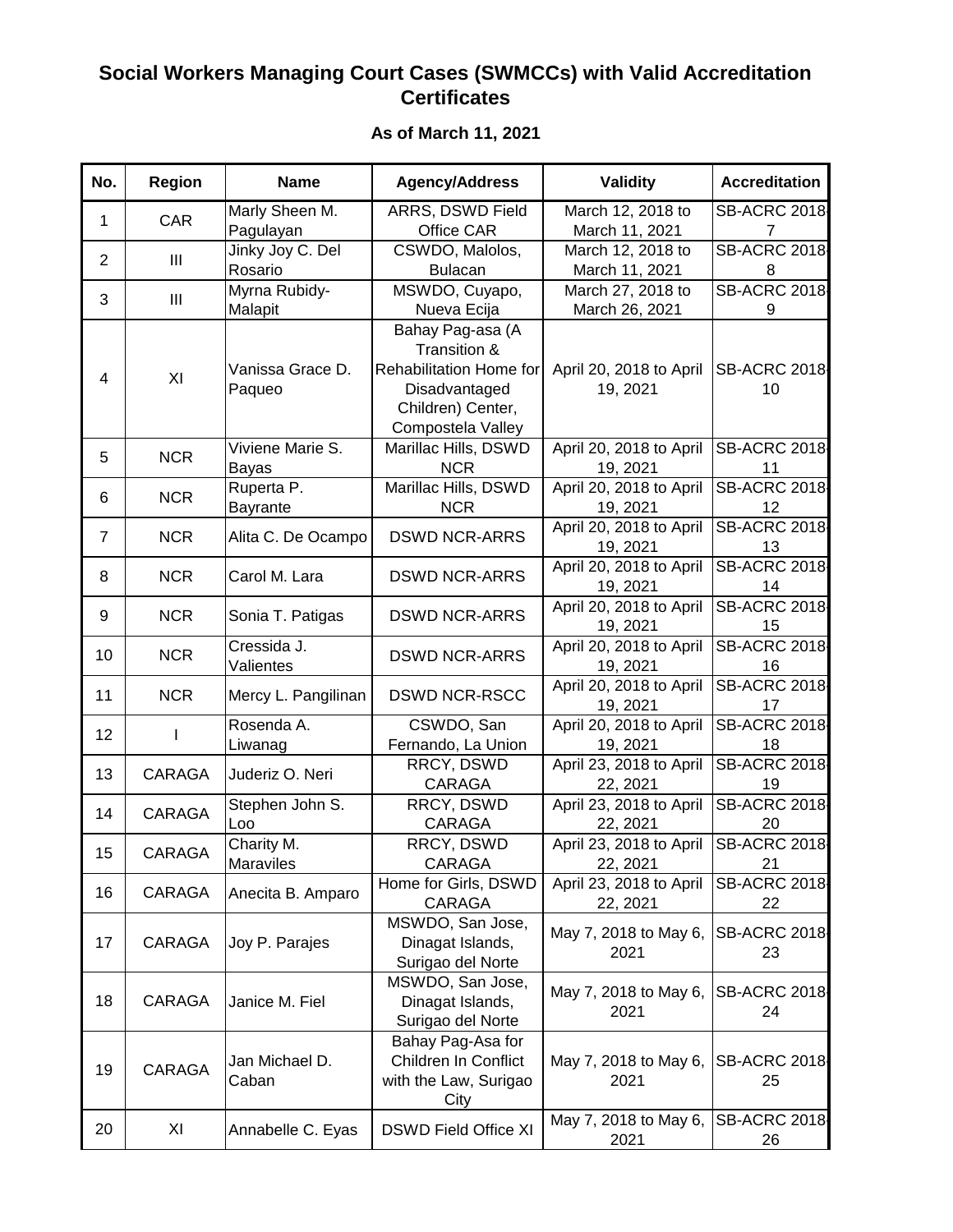| 21 | XI              | Anne Yuson-Jickain                 | <b>DSWD Field Office XI</b>                                   | May 7, 2018 to May 6,<br>2021                  | <b>SB-ACRC 2018</b><br>27 |
|----|-----------------|------------------------------------|---------------------------------------------------------------|------------------------------------------------|---------------------------|
| 22 | <b>CARAGA</b>   | Deo Patrick P.<br>Solana           | CSWDO, Surigao City                                           | May 25, 2018 to May<br>24, 2021                | <b>SB-ACRC 2018</b><br>28 |
| 23 | <b>CARAGA</b>   | Lalaine R. Pantilo                 | CSWDO, Surigao City                                           | May 25, 2018 to May<br>24, 2021                | <b>SB-ACRC 2018</b><br>29 |
| 24 | Ш               | Rosalie P. Abarca                  | CSWDO, Olongapo<br>City                                       | May 25, 2018 to May<br>24, 2021                | <b>SB-ACRC 2018</b><br>30 |
| 25 | Ш               | Rowena I. Fabay                    | CSWDO, Olongapo<br>City                                       | May 25, 2018 to May<br>24, 2021                | <b>SB-ACRC 2018</b><br>31 |
| 26 | Ш               | May Jacquilyn<br>Azanza            | CSWDO, Olongapo<br>City                                       | May 25, 2018 to May<br>24, 2021                | <b>SB-ACRC 2018</b><br>32 |
| 27 | Ш               | Blesila S. Ciervo                  | CSWDO, Olongapo<br>City                                       | May 25, 2018 to May<br>24, 2021                | <b>SB-ACRC 2018</b><br>33 |
| 28 | $\sf II$        | Holydae L. Banhan                  | Cagayan Valley<br>Regional Rehabilitation<br>Center for Youth | May 25, 2018 to May<br>24, 2021                | <b>SB-ACRC 2018</b><br>34 |
| 29 | XII             | Imelda E. Tacdoro                  | MSWDO, Tulunan,<br>Cotabato                                   | May 29, 2018 to May<br>28, 2021                | <b>SB-ACRC 2018</b><br>35 |
| 30 | XII             | Ginalyn B. Delasan                 | MSWDO, Tulunan,<br>Cotabato                                   | May 29, 2018 to May<br>28, 2021                | <b>SB-ACRC 2018</b><br>36 |
| 31 | XII             | Ali B. Namla                       | <b>DSWD Field Office XII</b>                                  | June 6, 2018 to June<br>5, 2021                | <b>SB-ACRC 2018</b><br>37 |
| 32 | Ш               | Leoven B. Yabut                    | DSWD Field Office III,<br>Tarlac Home for<br>Women            | June 6, 2018 to June<br>5, 2021                | <b>SB-ACRC 2018</b><br>38 |
| 33 | Ш               | Charito E.<br>Regalado             | DSWD Field Office III,<br><b>RRCY</b>                         | June 6, 2018 to June<br>5, 2021                | <b>SB-ACRC 2018</b><br>39 |
| 34 | <b>MIMAROPA</b> | Monina D. Pechon                   | Mimaropa Youth<br>Center                                      | June 6, 2018 to June<br>5, 2021                | <b>SB-ACRC 2018</b><br>40 |
| 35 | IV-B            | Erin May B. Ecoben                 | Mimaropa Youth<br>Center                                      | June 6, 2018 to June<br>5, 2021                | <b>SB-ACRC 2018</b><br>41 |
| 36 | XII             | lan Ralph C. Dalida                | RRCY, DSWD Field<br>Office XII                                | June 19, 2018 to June<br>18, 2021              | <b>SB-ACRC 2018</b><br>42 |
| 37 | X               | Novelyn M.<br>Santiago             | RSCC, DSWD Field<br>Office X                                  | June 19, 2018 to June SB-ACRC 2018<br>18, 2021 | 43                        |
| 38 | X               | Salmah D. Consial                  | Home for Girls, DSWD<br>Field Office X                        | June 19, 2018 to June<br>18, 2021              | <b>SB-ACRC 2018</b><br>44 |
| 39 | X               | Faith M. Sabulana                  | RSCC, DSWD Field<br>Office X                                  | June 19, 2018 to June<br>18, 2021              | <b>SB-ACRC 2018</b><br>45 |
| 40 | ı               | Luningning G.<br>Agbanlog          | CSWDO, Urdaneta<br>City                                       | June 28, 2018 to June<br>27, 2021              | <b>SB-ACRC 2018</b><br>46 |
| 41 | I               | Nina Rica M. De<br>Guzman          | CSWDO, Urdaneta<br>City                                       | June 28, 2018 to June<br>27, 2021              | <b>SB-ACRC 2018</b><br>47 |
| 42 | X               | Rosanel D. Pague                   | RSCC, DSWD Field<br>Office X                                  | June 28, 2018 to June<br>27, 2021              | <b>SB-ACRC 2018</b><br>48 |
| 43 | CAR             | Gretchen P.<br>Curameng            | PSWDO, Tabuk City,<br>Kalinga                                 | June 28, 2018 to June<br>27, 2021              | <b>SB-ACRC 2018</b><br>49 |
| 44 | X               | Peachie D.<br>Parcutilo            | MSWDO, Plaridel,<br>Misamis Occidental                        | June 28, 2018 to June<br>27, 2021              | <b>SB-ACRC 2018</b><br>50 |
| 45 | XI              | Krystel Grace A.<br><b>Balliar</b> | PSWDO, Tagum City,<br>Davao del Norte                         | June 28, 2018 to June<br>27, 2021              | <b>SB-ACRC 2018</b><br>51 |
| 46 |                 | Imelda M. Ruiz                     | CSWDO, Alaminos,<br>Pangasinan                                | June 28, 2018 to June<br>27, 2021              | <b>SB-ACRC 2018</b><br>52 |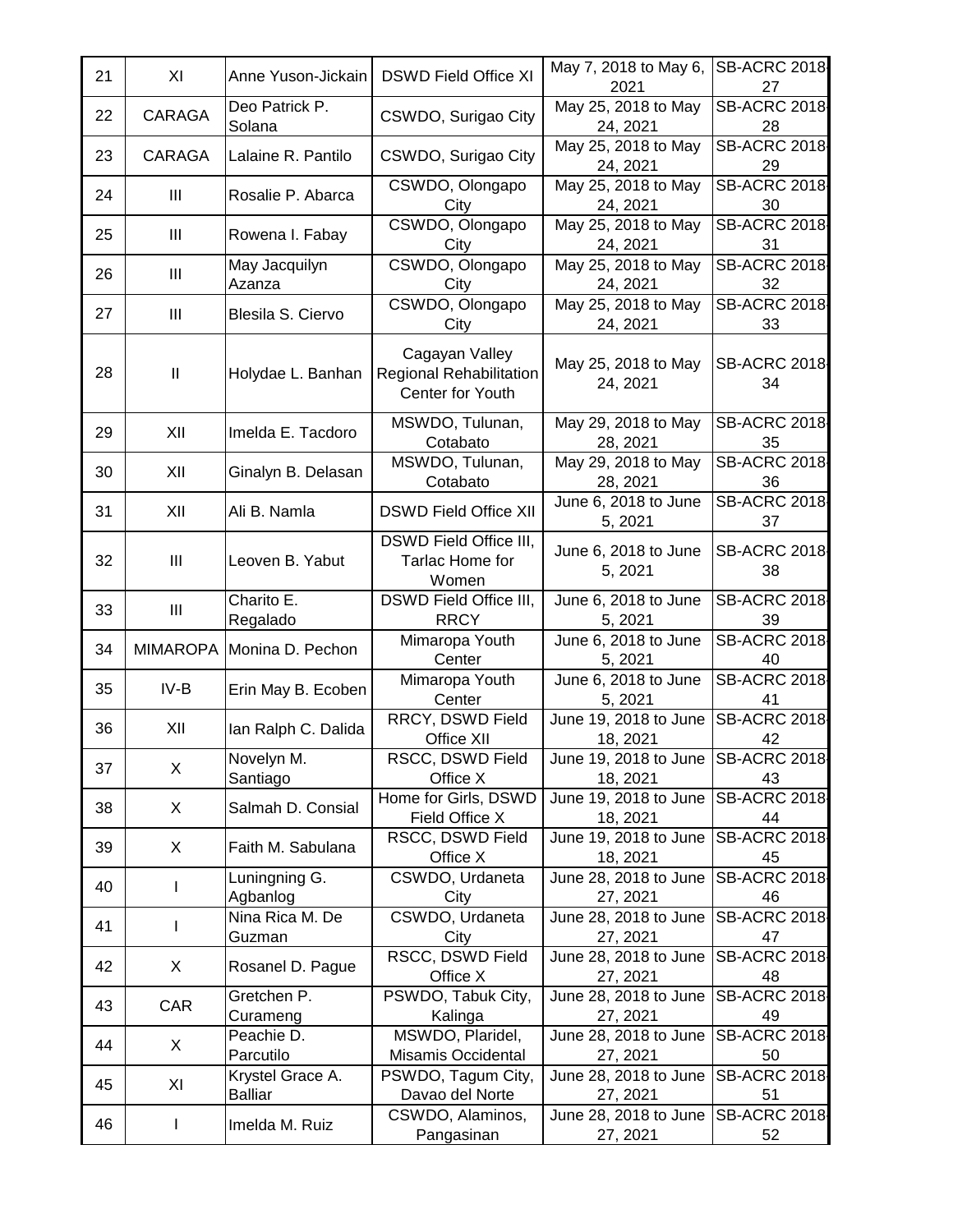| 47 | $\mathbf{II}$  | Crisencia P.                 | Regional Haven for                                                                               | June 28, 2018 to June                 | <b>SB-ACRC 2018</b>       |
|----|----------------|------------------------------|--------------------------------------------------------------------------------------------------|---------------------------------------|---------------------------|
|    |                | Ulnagan                      | Women and Girls                                                                                  | 27, 2021                              | 53                        |
| 48 | $\mathbf{II}$  | Ursula A. Orpilla            | Regional Haven for<br>Women and Girls                                                            | June 28, 2018 to June<br>27, 2021     | <b>SB-ACRC 2018</b><br>54 |
|    |                | Meliza Joy B. Dela           | Regional Haven for                                                                               | June 28, 2018 to June                 | <b>SB-ACRC 2018</b>       |
| 49 | $\mathbf{II}$  | Cruz                         | Women and Girls                                                                                  | 27, 2021                              | 55                        |
| 50 | X              | Pamela Denice M.<br>Idnay    | Philippine Island Kids<br>International<br>Foundation, Inc.,<br>Canitoan, Cagayan de<br>Oro City | June 28, 2018 to June<br>27, 2021     | <b>SB-ACRC 2018</b><br>56 |
| 51 | VI             | Jenemer R. Torio             | Holy Family Home<br>Bacolod Foundation,<br>Inc. Bacolod City                                     | July 20, 2018 to July<br>19, 2021     | <b>SB-ACRC 2018</b><br>57 |
| 52 | XI             | Susan B. Pascua              | DSWD - Home for<br>Girls and Women<br>Region XI                                                  | July 20, 2018 to July<br>19, 2021     | <b>SB-ACRC 2018</b><br>58 |
| 53 | XI             | Charito A. Blanco            | DSWD - Home for<br>Girls and Women<br>Region XI                                                  | July 20, 2018 to July<br>19, 2021     | <b>SB-ACRC 2018</b><br>59 |
| 54 | XI             | Jeseros S.<br>Bernardino     | $ClC - Balay$<br>Daangpuan                                                                       | July 20, 2018 to July<br>19, 2021     | <b>SB-ACRC 2018</b><br>60 |
| 55 | $\vee$         | Oliver Gabriel E.<br>Franche | LGU-MSWDO Irosin,<br>Sorosogon                                                                   | July 31, 2018 to July<br>30, 2021     | <b>SB-ACRC 2018</b><br>61 |
| 56 | CAR            | Marilou D.<br>Calpotura      | DSWD-CAR, Regional<br>Haven for Girls and<br>Women                                               | August 16, 2018 to<br>August 15, 2021 | <b>SB-ACRC 2018</b><br>62 |
| 57 | CAR            | Criselda Mae L.<br>Aromin    | DSWD-CAR, Regional<br>Haven for Girls and<br>Women                                               | August 16, 2018 to<br>August 15, 2021 | <b>SB-ACRC 2018</b><br>63 |
| 58 | CAR            | Johnny L. Bumakil            | DSWD-CAR, Regional<br><b>Rehabilitation Center</b><br>for Youth                                  | August 16, 2018 to<br>August 15, 2021 | <b>SB-ACRC 2018</b><br>64 |
| 59 | CAR            | Flordeliza C. Butil          | DSWD-CAR, Regional<br><b>Rehabilitation Center</b><br>for Youth                                  | August 16, 2018 to<br>August 15, 2021 | <b>SB-ACRC 2018</b><br>65 |
| 60 | CAR            | Florecita P. Tul-an          | CSWDO Unit 3 - LGU<br>Baguio                                                                     | August 16, 2018 to<br>August 15, 2021 | <b>SB-ACRC 2018</b><br>66 |
| 61 | CAR            | Liza C. Balao                | CSWDO - LGU Baguio                                                                               | August 16, 2018 to<br>August 15, 2021 | <b>SB-ACRC 2018</b><br>66 |
| 62 | CAR            | Jacqueline O.<br>Owatan      | CSWDO - Social<br>Development Center,<br><b>Baguio City</b>                                      | August 16, 2018 to<br>August 15, 2021 | <b>SB-ACRC 2018</b><br>67 |
| 63 | CAR            | Constancio A.<br>Complas Jr. | CSWDO - Social<br>Development Center,<br><b>Baguio City</b>                                      | August 16, 2018 to<br>August 15, 2021 | <b>SB-ACRC 2018</b><br>68 |
| 64 | Ш              | Marivic P.<br>Framancilla    | DSWD III - Regional<br>Home for Girls                                                            | August 16, 2018 to<br>August 15, 2021 | <b>SB-ACRC 2018</b><br>69 |
| 65 | Ш              | Ella Beatrice M.<br>Ong      | DSWD III - Regional<br>Home for Girls                                                            | August 16, 2018 to<br>August 15, 2021 | <b>SB-ACRC 2018</b><br>70 |
| 66 | $\mathbf{III}$ | Lei Dee P. Alvendia          | DSWD III - Regional<br>Home Girls                                                                | August 16, 2018 to<br>August 15, 2021 | <b>SB-ACRC 2018</b><br>71 |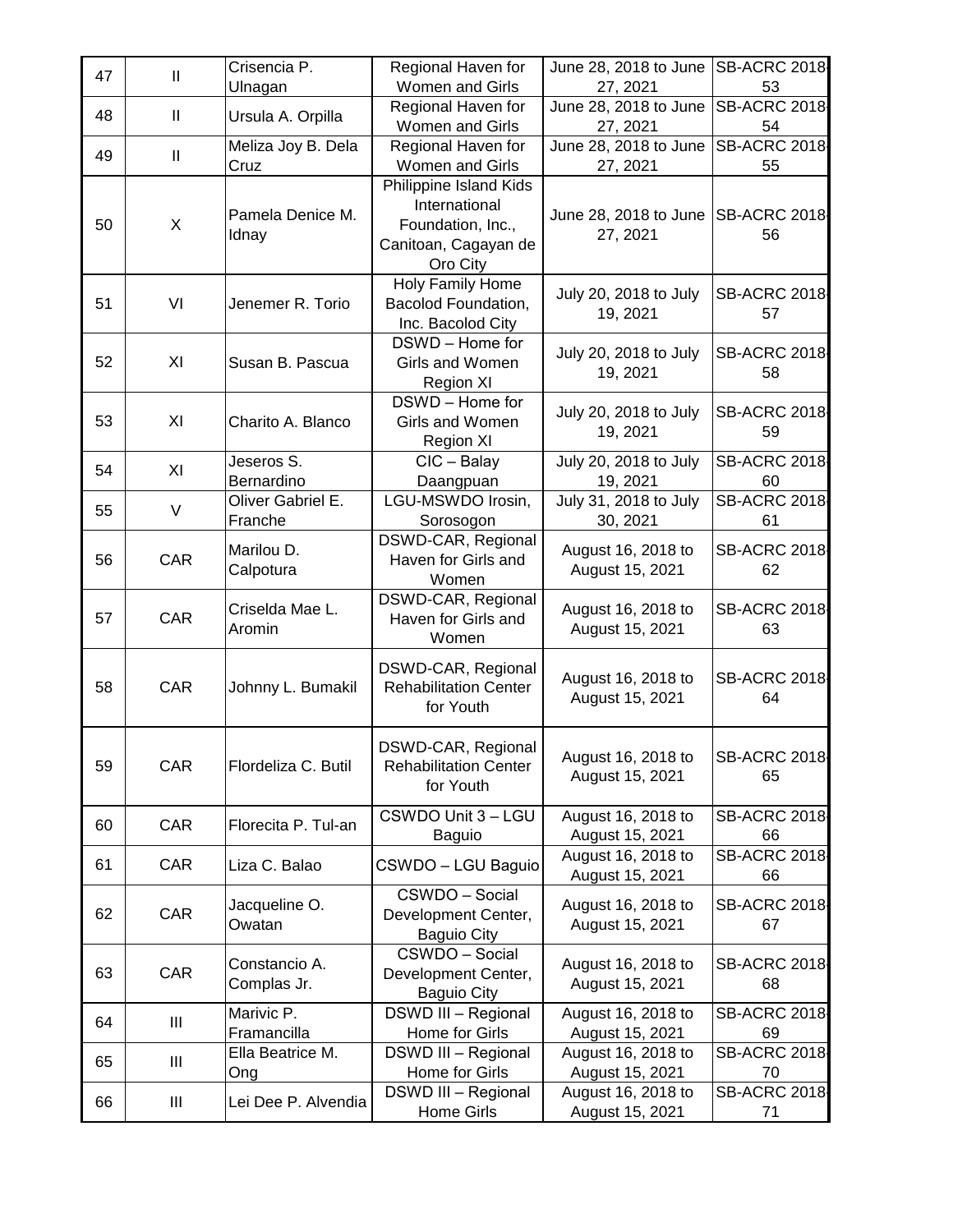| 67 | Ш              | Victoria Marie Q.<br>Pelayo       | <b>DSWD III - Regional</b><br>Home for Girls                | August 16, 2018 to<br>August 15, 2021                                         | <b>SB-ACRC 2018</b><br>72 |
|----|----------------|-----------------------------------|-------------------------------------------------------------|-------------------------------------------------------------------------------|---------------------------|
| 68 | $\mathbf{III}$ | Imelda O. Capinpin                | <b>DSWD III - Regional</b><br>Home for Girls                | August 16, 2018 to<br>August 15, 2021                                         | <b>SB-ACRC 2018</b><br>73 |
| 69 | $IV-B$         | Annabelle H.<br>Medina            | MSWDO, San Teodoro                                          | August 29, 2018 to<br>August 28, 2021                                         | <b>SB-ACRC 2018</b><br>74 |
| 70 | I              | Elizabeth A. Radoc                | CSWDO, Alaminos<br>City, Pangasinan                         | August 30, 2018 to<br>August 29, 2021                                         | <b>SB-ACRC 2018</b><br>75 |
| 71 | I              | Trisha C. Tandoc                  | CSWDO, Alaminos<br>City, Pangasinan                         | August 30, 2018 to<br>August 29, 2021                                         | <b>SB-ACRC 2018</b><br>76 |
| 72 | IX             | Jay O. Sebastian                  | MSWDO, Municipality<br>of Polanco,<br>Zamboanga Del Norte   | August 30, 2018 to<br>August 29, 2021                                         | <b>SB-ACRC 2018</b><br>77 |
| 73 | <b>NCR</b>     | Nora P. Guevara                   | CSWDO, Las Piñas<br>City                                    | August 30, 2018 to<br>August 29, 2021                                         | <b>SB-ACRC 2018</b><br>78 |
| 74 | <b>NCR</b>     | Edna B. Bacungan                  | CSWDO, Las Piñas<br>City                                    | August 30, 2018 to<br>August 29, 2021                                         | <b>SB-ACRC 2018</b><br>79 |
| 75 | VI             | Darlene B. Abagat                 | <b>DSWD FO VI</b>                                           | August 30, 2018 to<br>August 29, 2021                                         | <b>SB-ACRC 2018</b><br>80 |
| 76 | VI             | Gladys P. Calauod                 | MSWDO, Pototan,<br><b>Iloilo</b>                            | August 30, 2018 to<br>August 29, 2021                                         | <b>SB-ACRC 2018</b><br>81 |
| 77 | CAR            | Shamira Y. Daweg                  | CSWDO - Social<br>Development Center,<br><b>Baguio City</b> | August 17, 2018 to<br>August 16, 2021                                         | <b>SB-ACRC 2018</b><br>82 |
| 78 | IX             | Connie J. Amalul                  | <b>DSWD Region IX</b>                                       | September 17, 2018 to<br>September 16, 2021                                   | <b>SB-ACRC 2018</b><br>83 |
| 79 | ı              | Jean B. Repato                    | LGU - MSWDO,<br>Mangatarem,<br>Pangasinan                   | September 18, 2018 to<br>September 17, 2021                                   | SB-ACRC 2018<br>84        |
| 80 | VI             | Janice Tacuban                    | Municipal LGU of<br>Salvador Benedicto                      | September 18, 2018 to SB-ACRC 2018<br>September 17, 2021                      | 85                        |
| 81 | $\mathsf X$    | Rosalinda Q.<br><b>Bucton</b>     | Misamis Oriental                                            | CSWDO, Gingoog City, September 19, 2018 to SB-ACRC 2018<br>September 18, 2021 | 86                        |
| 82 | Χ              | Orville M. Guimong                | Balay - Pangarap<br>Youth Center -<br>CSWDO, Gingoog City   | September 19, 2018 to<br>September 18, 2021                                   | SB-ACRC 2018<br>87        |
| 83 | X              | Cindy G. Duque                    | Home for Girls - LGU -<br>CSWDO, Gingoog City               | September 19, 2018 to<br>September 18, 2021                                   | <b>SB-ACRC 2018</b><br>88 |
| 84 | CAR            | Myrna Ruth L.<br>Borgonia         | MSWDO, Bangued,<br>Abra                                     | September 19, 2018 to<br>September 18, 2021                                   | <b>SB-ACRC 2018</b><br>89 |
| 85 | CAR            | Jeanitess V.<br><b>Brillantes</b> | Bahay Pag-Asa,<br>PSWDO Abra                                | September 19, 2018 to<br>September 18, 2021                                   | <b>SB-ACRC 2018</b><br>90 |
| 86 | <b>NCR</b>     | Jessa A. Lazarte                  | International Justice<br><b>Mission Pacific Center</b>      | September 19, 2018 to<br>September 18, 2021                                   | <b>SB-ACRC 2018</b><br>91 |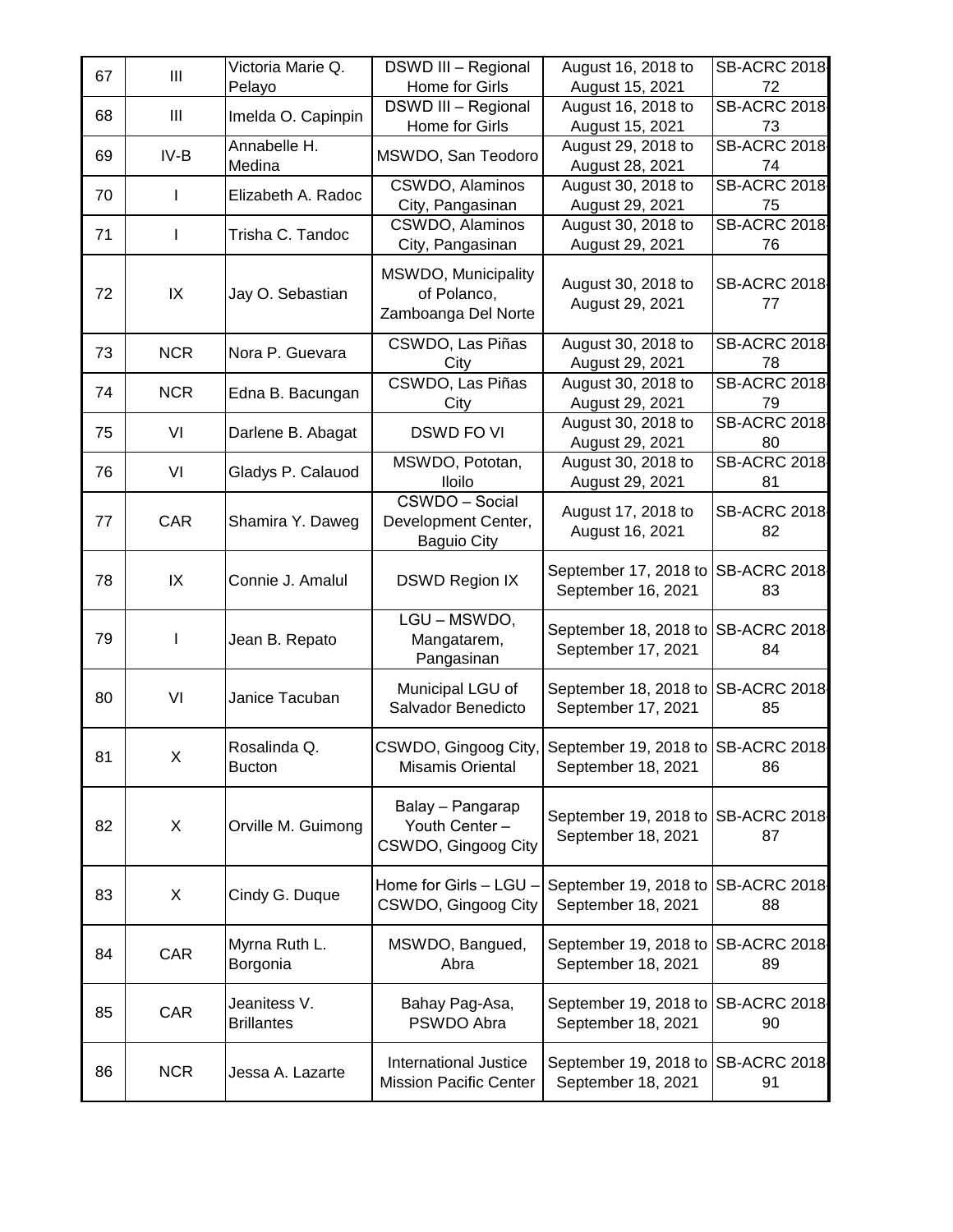| 87  | <b>NCR</b>     | Marie Joy M. Abasa                  | <b>International Justice</b><br><b>Mission Pacific Center</b> | September 19, 2018 to<br>September 18, 2021 | <b>SB-ACRC 2018</b><br>92  |
|-----|----------------|-------------------------------------|---------------------------------------------------------------|---------------------------------------------|----------------------------|
| 88  | VI             | Maybell O.<br>Blancaflor            | <b>Cameleon Association</b><br>Inc.                           | October 31, 2018 to<br>October 30, 2021     | <b>SB-ACRC 2018</b><br>93  |
| 89  | Ш              | Jay Mark P. Chico                   | PSWDO, Malolos,<br><b>Bulacan</b>                             | November 19, 2018 to<br>November 18, 2021   | <b>SB-ACRC 2018</b><br>94  |
| 90  | Ш              | Gelyn Tambaba-<br>Valera            | PSWDO, Malolos,<br><b>Bulacan</b>                             | November 19, 2018 to<br>November 18, 2021   | <b>SB-ACRC 2018</b><br>95  |
| 91  | $\mathbf{III}$ | Mikko P. Villanueva                 | PSWDO, Malolos,<br><b>Bulacan</b>                             | November 19, 2018 to<br>November 18, 2021   | <b>SB-ACRC 2018</b><br>96  |
| 92  | $\mathbf{III}$ | Deborah Joy A.<br>Ocampo            | PSWDO, Malolos,<br><b>Bulacan</b>                             | November 19, 2018 to<br>November 18, 2021   | <b>SB-ACRC 2018</b><br>97  |
| 93  | Ш              | Maolenn Angelica<br>Magpayo-Mallari | PSWDO, Malolos,<br><b>Bulacan</b>                             | November 19, 2018 to<br>November 18, 2021   | <b>SB-ACRC 2018</b><br>98  |
| 94  | $\mathbf{III}$ | Carmela C. Agustin                  | PSWDO, Malolos,<br><b>Bulacan</b>                             | November 19, 2018 to<br>November 18, 2021   | <b>SB-ACRC 2018</b><br>99  |
| 95  | Ш              | Lourise Jaimee B.<br>Dela Cruz      | PSWDO, Malolos,<br><b>Bulacan</b>                             | November 19, 2018 to<br>November 18, 2021   | <b>SB-ACRC 2018</b><br>100 |
| 96  | Ш              | Maureen Joyce T.<br>Malonzo         | PSWDO, Malolos,<br><b>Bulacan</b>                             | November 19, 2018 to<br>November 18, 2021   | <b>SB-ACRC 2018</b><br>101 |
| 97  | V              | Gregoria Grace S.<br>Competente     | CSWDO, Masbate City                                           | November 19, 2018 to<br>November 18, 2021   | <b>SB-ACRC 2018</b><br>102 |
| 98  | VIII           | Georgina M. Bulasa                  | RRCY, DSWD FO VIII                                            | December 18, 2018 to<br>December 17, 2021   | <b>SB-ACRC 2018</b><br>103 |
| 99  | VIII           | Sheena D. Legata                    | RRCY, DSWD FO VIII                                            | December 18, 2018 to<br>December 17, 2021   | <b>SB-ACRC 2018</b><br>104 |
| 100 | VIII           | Llorina L. Macalinao                | RRCY, DSWD FO VIII                                            | December 18, 2018 to<br>December 17, 2021   | <b>SB-ACRC 2018</b><br>105 |
| 101 | VIII           | Leilani C. Jocano                   | RRCY, DSWD FO VIII                                            | December 18, 2018 to<br>December 17, 2021   | <b>SB-ACRC 2018</b><br>106 |
| 102 | Ш              | Jefran P. Olingay                   | DSWD RRCY, Ayala<br>Magalang, Pampanga                        | December 18, 2018 to<br>December 17, 2021   | <b>SB-ACRC 2018</b><br>107 |
| 103 | Ш              | Michelle Diane R.<br>Tomas          | DSWD RRCY, Ayala<br>Magalang, Pampanga                        | December 18, 2018 to<br>December 17, 2021   | <b>SB-ACRC 2018</b><br>108 |
| 104 | Ш              | Erwin A. Lutap                      | DSWD RRCY, Ayala<br>Magalang, Pampanga                        | December 18, 2018 to<br>December 17, 2021   | <b>SB-ACRC 2018</b><br>109 |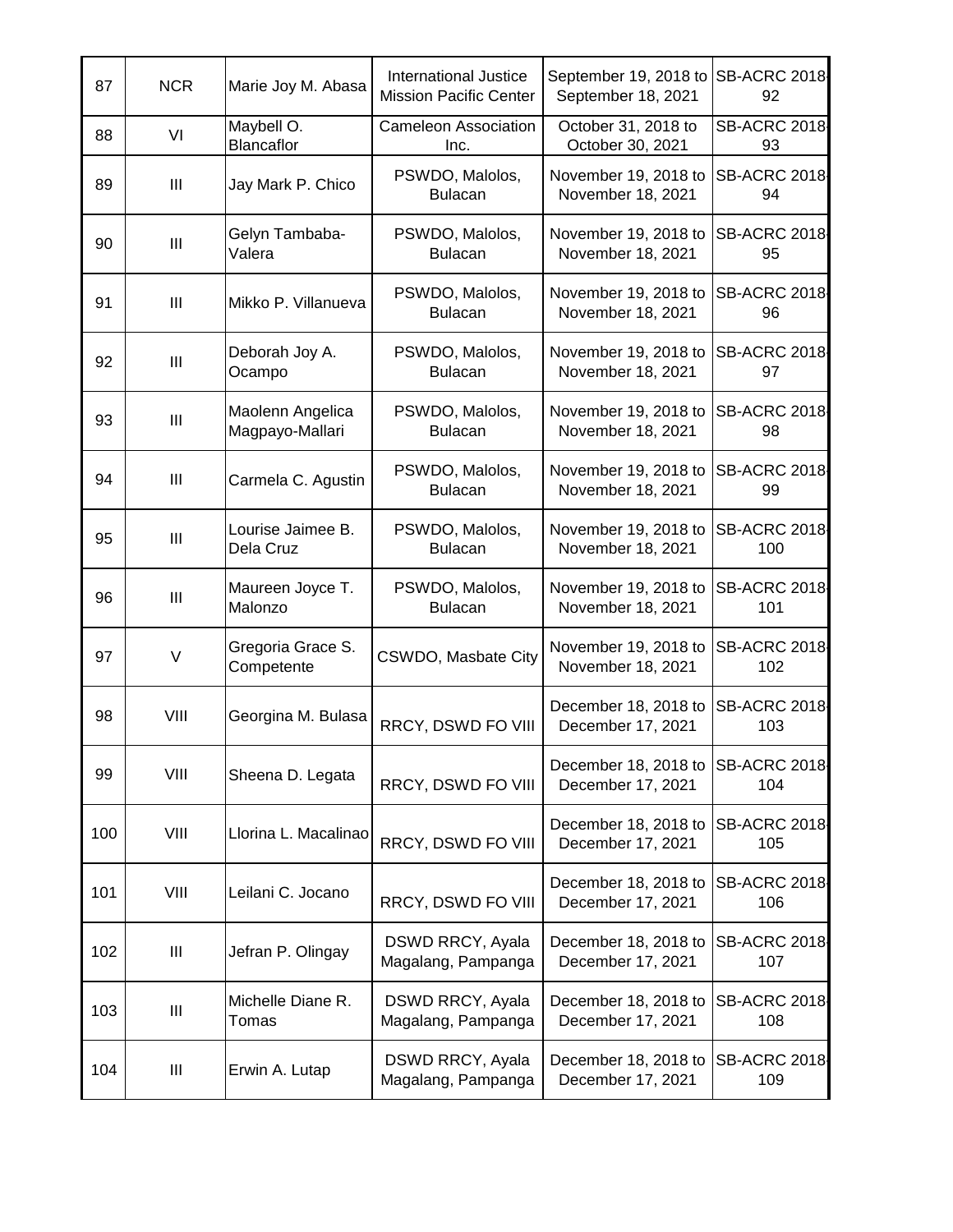| 105 | XI                                 | Vanessa E.<br>Sumayang     | PSWDO-Bahay Pag-<br>Asa Rehabilitation<br>Center of Davao Del<br>Norte          | December 18, 2018 to SB-ACRC 2018<br>December 17, 2021 | 109                        |
|-----|------------------------------------|----------------------------|---------------------------------------------------------------------------------|--------------------------------------------------------|----------------------------|
| 106 | XI                                 | Rose Ann P.<br>Balaquinto  | DSWD - Home for<br>Girls and Women                                              | December 18, 2018 to<br>December 17, 2021              | <b>SB-ACRC 2018</b><br>110 |
| 107 | CARAGA                             | Angelica P.<br>Moncano     | <b>DSWD-CARAGA</b>                                                              | December 28, 2018 to<br>December 27, 2021              | <b>SB-ACRC 2018</b><br>111 |
| 108 | <b>CARAGA</b>                      | Marissa A. Garay           | <b>DSWD-CARAGA</b>                                                              | December 28, 2018 to<br>December 27, 2021              | <b>SB-ACRC 2018</b><br>112 |
| 109 | CARAGA                             | Primitiva S.<br>Santiago   | CSWD-LGU,<br>Bayugan City                                                       | December 28, 2018 to<br>December 27, 2021              | <b>SB-ACRC 2018</b><br>113 |
| 110 | $\ensuremath{\mathsf{III}}\xspace$ | Maggie B. Moc-eng          | RRCY - Ayala,<br>Pampanga                                                       | December 28, 2018 to<br>December 27, 2021              | <b>SB-ACRC 2018</b><br>114 |
| 111 | X                                  | Janet B. Ganzan            | Regional Haven for<br>Women - FO X                                              | January 17, 2019 to<br>January 16, 2022                | <b>SB-ACRC 2019</b>        |
| 112 | IX                                 | Ma. Salome E.<br>Mangubat  | DSWD-RRCY-<br>Region IX                                                         | January 19, 2019 to<br>January 18, 2022                | <b>SB-ACRC 2019</b>        |
| 113 | IX                                 | Fidel L. Empeynado         | <b>DSWD-RRCY Region</b><br>IX                                                   | January 19, 2019 to<br>January 18, 2022                | <b>SB-ACRC 2019</b><br>3   |
| 114 | IX                                 | Rosemarie Climaco-<br>Paco | <b>DSWD-RRCY Region</b><br>IX                                                   | January 19, 2019 to<br>January 18, 2022                | <b>SB-ACRC 2019</b>        |
| 115 | IX                                 | Edward O.<br>Espinosa      | <b>DSWD-RRCY Region</b><br>IX                                                   | January 19, 2019 to<br>January 18, 2022                | <b>SB-ACRC 2019</b><br>5   |
| 116 | $\mathop{\rm III}$                 | Rowena L. Apolto           | <b>DSWD Provincial</b><br><b>Extension Office-</b><br>Tarlac, REGION III        | January 28, 2019 to<br>January 27, 2022                | <b>SB-ACRC 2019</b><br>6   |
| 117 | Ш                                  | Christopher M.<br>Galgo    | <b>DSWD Provincial</b><br>Extension Office,<br>Olongapo City                    | February 11, 2019 to<br>February 10, 2022              | <b>SB-ACRC 2019</b><br>7   |
| 118 | VIII                               | Delia D. Corbo             | Head, Ormoc CSWDO                                                               | February 28, 2019 to<br>February 27, 2022              | <b>SB-ACRC 2019</b><br>8   |
| 119 | VIII                               | Thelma B. Maceda           | Center Head, Lingap<br>Center                                                   | March 5, 2019 to<br>March 4, 2022                      | <b>SB-ACRC 2019</b><br>9   |
| 120 | V                                  | Evangeline S.<br>Manalo    | <b>CSWDO Naga City</b>                                                          | March 5, 2019 to<br>March 4, 2022                      | <b>SB-ACRC 2019</b><br>10  |
| 121 | V                                  | Eden T. San<br>Andres      | <b>CSWDO Naga City</b>                                                          | March 5, 2019 to<br>March 4, 2022                      | <b>SB-ACRC 2019</b><br>11  |
| 122 | $\vee$                             | Sheila P. Condeno          | Naga City Children's<br>Home                                                    | March 5, 2019 to<br>March 4, 2022                      | <b>SB-ACRC 2019</b><br>12  |
| 123 | V                                  | Jeanette B. Alarcon        | <b>CSWDO Naga City</b>                                                          | March 5, 2019 to<br>March 4, 2022                      | <b>SB-ACRC 2019</b><br>13  |
| 124 | V                                  | Maria Anita D.<br>Jimenez  | ABS-CBN Lingkod<br>Kapamilya Foundation<br>Inc., Panganiban Drive,<br>Naga City | March 6, 2019 to<br>March 5, 2022                      | <b>SB-ACRC 2019</b><br>14  |
| 125 | $\mathsf{l}$                       | Cynthia G. Ablog           | DSWD FO I, SWAD<br><b>Ilocos Norte</b>                                          | March 13, 2019 to<br>March 12, 2022                    | <b>SB-ACRC 2019</b><br>15  |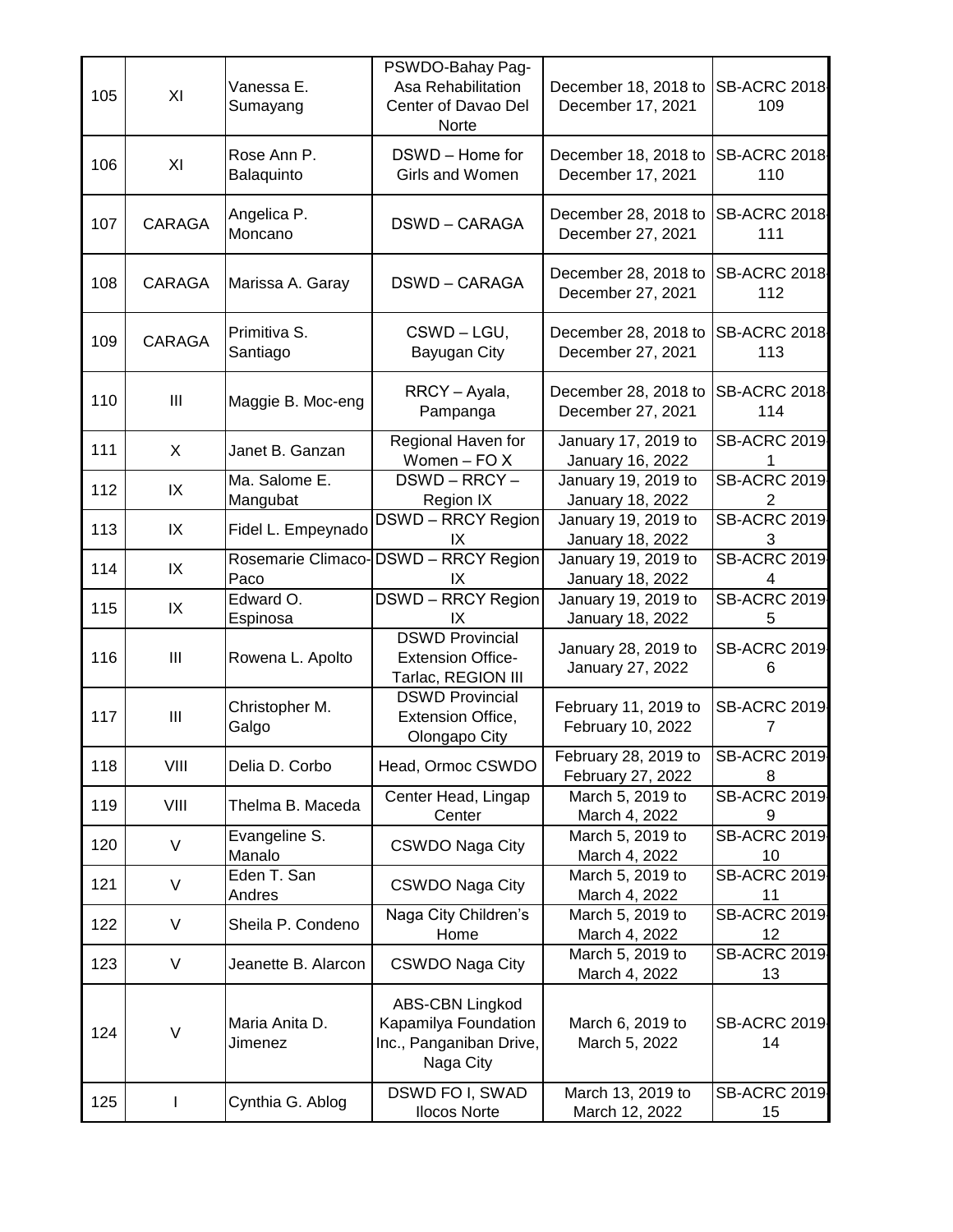| 126 |              | Ma. Bernadette B.  | DSWD FO I, SWAD                                     | March 13, 2019 to                      | <b>SB-ACRC 2019</b>       |
|-----|--------------|--------------------|-----------------------------------------------------|----------------------------------------|---------------------------|
|     |              | Arcangel           | <b>Ilocos Norte</b>                                 | March 12, 2022                         | 16                        |
| 127 | VII          | Fujiko De Vera     | The Children of Cebu                                | March 13, 2019 to                      | <b>SB-ACRC 2019</b>       |
|     |              |                    | Foundation, Inc.                                    | March 12, 2022                         | 17                        |
|     |              |                    | <b>Rehabilitation and Care</b><br>for Youth Center- |                                        |                           |
| 128 | IV-A         | Joahnna Mauline    |                                                     | March 15, 2019 to                      | <b>SB-ACRC 2019</b>       |
|     |              | Llovit-Santiago    | Bahay Pag-Asa, Tanay<br><b>Rizal</b>                | March 14, 2022                         | 18                        |
|     |              |                    | <b>Rehabilitation and Care</b>                      |                                        |                           |
|     |              | Constancia Agatha  | for Youth Center-                                   | March 15, 2019 to                      | <b>SB-ACRC 2019</b>       |
| 129 | IV-A         | B. Leron           | Bahay Pag-Asa, Tanay                                | March 14, 2022                         | 19                        |
|     |              |                    | Rizal                                               |                                        |                           |
|     |              | Remedios F.        | LGU - Municipality of                               | March 25, 2019 to                      | <b>SB-ACRC 2019</b>       |
| 130 | $IV-B$       | Fegalan            | Pola, Oriental Mindoro                              | March 24, 2022                         | 20                        |
|     |              |                    |                                                     |                                        |                           |
|     |              | Evangeline S.      | LGU - Municipality of                               | March 25, 2019 to                      | <b>SB-ACRC 2019</b>       |
| 131 | $IV-B$       | Divino             | Pola, Oriental Mindoro                              | March 24, 2022                         | 21                        |
|     |              |                    | MSWDO-LGU                                           |                                        |                           |
| 132 | $IV-B$       | Melogean M. Sadim  | Maligaya, Gloria,                                   | March 28, 2019 to                      | <b>SB-ACRC 2019</b>       |
|     |              |                    | <b>Oriental Mindoro</b>                             | March 27, 2022                         | 22                        |
|     |              |                    | LGU Maligaya, Gloria,                               | March 28, 2019 to                      | <b>SB-ACRC 2019</b>       |
| 133 | $IV-B$       | Aurea S. Luha      | <b>Oriental Mindoro</b>                             | March 27, 2022                         | 23                        |
| 134 | VI           | Jojie H. Jumola    | ARRS - Sta. Barbara,                                | April 2, 2019 to April 1,              | <b>SB-ACRC 2019</b>       |
|     |              |                    | <b>Iloilo</b>                                       | 2022                                   | 24                        |
| 135 | VI           | Melin S. Gerona    | ARRS - Sta. Barbara,                                | April 2, 2019 to April 1,              | <b>SB-ACRC 2019</b>       |
|     |              |                    | <b>Iloilo</b>                                       | 2022                                   | 25                        |
| 136 | VI           | Anita S. Hingco    | RRCY - Sta. Barbara,<br><b>Iloilo</b>               | April 2, 2019 to April 1,<br>2022      | <b>SB-ACRC 2019</b><br>26 |
|     |              |                    | RRCY - Mandurriao,                                  | April 2, 2019 to April 1,              | <b>SB-ACRC 2019</b>       |
| 137 | VI           | Rhea B. Valdellon  | Iloilo                                              | 2022                                   | 27                        |
|     |              | Julie Anne D.      | CSWDO Baguio City,                                  | April 2, 2019 to April 1,              | <b>SB-ACRC 2019</b>       |
| 138 | CAR          | Liwana             | <b>Benguet</b>                                      | 2022                                   | 28                        |
| 139 | $IV-B$       | Irene G.           | MSWDO of Narra,                                     | April 8, 2019 to April 7, SB-ACRC 2019 |                           |
|     |              | Valdeztamon        | Palawan                                             | 2022                                   | 29                        |
| 140 | $IV-B$       | Maria Linda A.     | MSWDO of Narra,                                     | April 8, 2019 to April 7, SB-ACRC 2019 |                           |
|     |              | Dubla              | Palawan                                             | 2022                                   | 30                        |
| 141 | CAR          | Myrna B.           | Baguio City, CAR                                    | April 16, 2019 to April                | <b>SB-ACRC 2019</b>       |
|     |              | Valencerina        | MSWDO La, Trinidad,                                 | 15, 2022<br>April 16, 2019 to April    | 31<br><b>SB-ACRC 2019</b> |
| 142 | CAR          | Rosina P. Mascay   | Benguet                                             | 15, 2022                               | 32                        |
|     |              |                    | MSWDO Cauayan,                                      | May 6, 2019 to May 5,                  | <b>SB-ACRC 2019</b>       |
| 143 | $\mathbf{I}$ | Cherry R. Baniqued | Isabela                                             | 2022                                   | 33                        |
| 144 | IX           | Emma D.            | <b>DSWD RSCC FO IX</b>                              | May 6, 2019 to May 5,                  | <b>SB-ACRC 2019</b>       |
|     |              | Macasantos         |                                                     | 2022                                   | 34                        |
| 145 | IX           | Naomi A. Rivero    | <b>DSWD FOIX</b>                                    | May 15, 2019 to May                    | <b>SB-ACRC 2019</b>       |
|     |              |                    |                                                     | 14, 2022                               | 35                        |
| 146 | IX           | Gladys T. Jacalan  | DSWD FO IX                                          | May 15, 2019 to May                    | <b>SB-ACRC 2019</b>       |
|     |              |                    |                                                     | 14, 2022                               | 36                        |
| 147 | VI           | Jeanevi S. Miague  | MSWDO, Sibunag,                                     | May 16, 2019 to May                    | <b>SB-ACRC 2019</b>       |
|     |              |                    | <b>Province of Guimaras</b>                         | 15, 2022                               | 37                        |
|     |              | Adelina L.         | LGU-San Jose,                                       | May 20, 2019 to May                    | <b>SB-ACRC 2019</b>       |
| 148 | IV-B         | Dangupon           | Occidental Mindoro                                  | 19, 2022                               | 38                        |
|     |              |                    |                                                     |                                        |                           |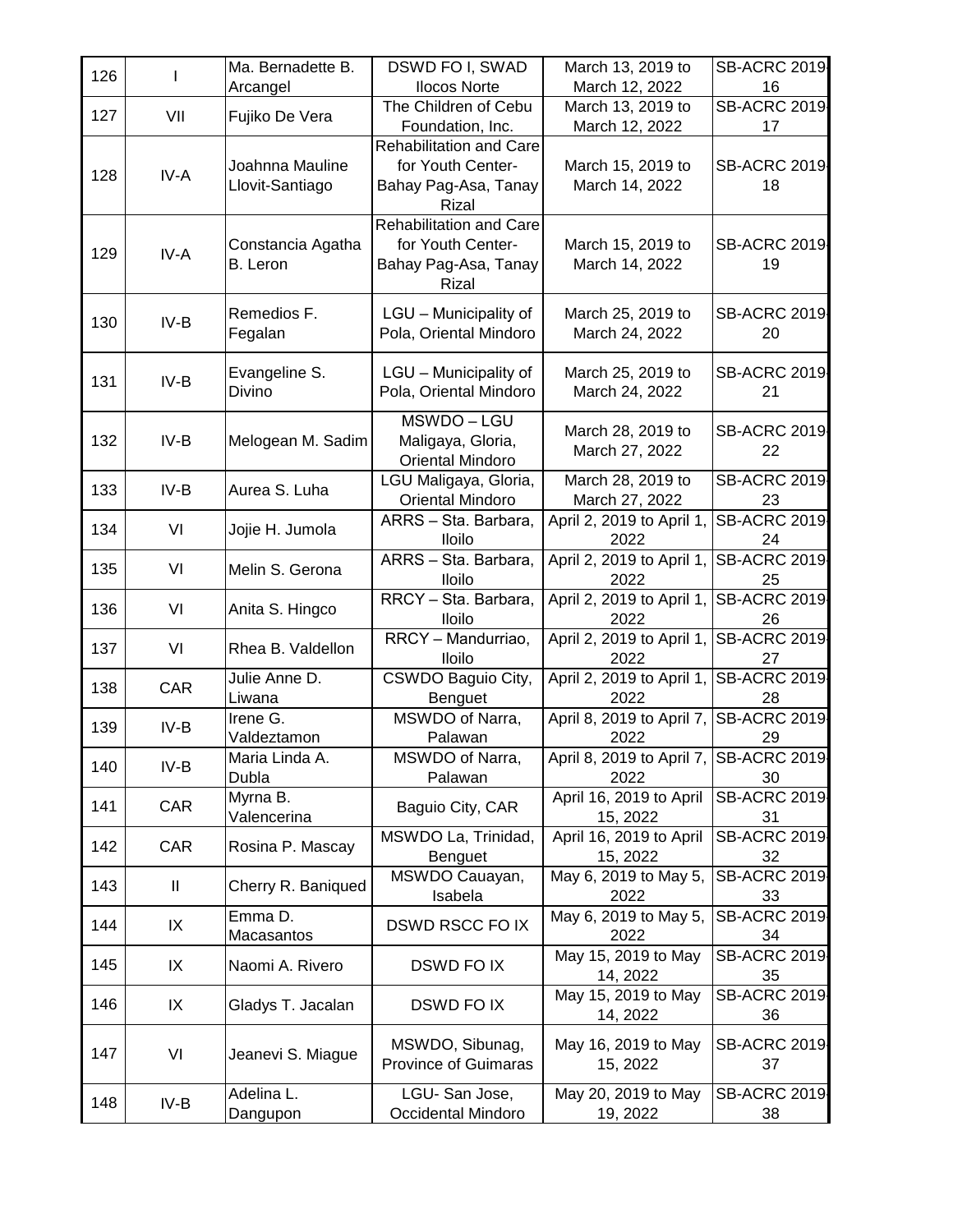| 149 | IV-B         | Jennielyn U. Syquio     | LGU-San Jose,<br>Occidental Mindoro | May 20, 2019 to May<br>19, 2022             | <b>SB-ACRC 2019</b><br>39  |
|-----|--------------|-------------------------|-------------------------------------|---------------------------------------------|----------------------------|
|     |              |                         |                                     | June 11, 2019 to June                       | <b>SB-ACRC 2019</b>        |
| 150 | V            | Lea A. Daet             | <b>DSWD V-RSCC</b>                  | 10, 2022                                    | 040                        |
| 151 | VI           | Ma. Gilga N.            | MSWDO, Miag-Ao,                     | June 26, 2019 to June                       | <b>SB-ACRC 2019</b>        |
|     |              | Noveros                 | <b>Iloilo</b>                       | 25, 2022                                    | 041                        |
| 152 | VI           | Rosalinda S.            | MSWDO, Miag-Ao,                     | June 26, 2019 to June                       | <b>SB-ACRC 2019</b>        |
|     |              | Mueda                   | <b>Iloilo</b>                       | 25, 2022                                    | 042                        |
| 153 | VII          | Donna Belle D.          | <b>Bohol Crisis</b>                 | July 23, 2019 to July                       | <b>SB-ACRC 2019</b>        |
|     |              | Mante                   | <b>Intervention Center</b>          | 22, 2022                                    | 043                        |
| 154 | ı            | Arlie R. Alonzo         | MSWDO-Bauang, La                    | July 30, 2019 to July                       | <b>SB-ACRC 2019</b>        |
|     |              |                         | Union                               | 29, 2022                                    | 044                        |
| 155 | L            | Karen E. Jularbal       | MSWDO-Bauang, La                    | July 30, 2019 to July                       | <b>SB-ACRC 2019</b>        |
|     |              |                         | Union                               | 29, 2022                                    | 045                        |
| 156 | CAR          | Jera T. Diwayan         | PSWDO, Tabuk City,                  | July 30, 2019 to July                       | <b>SB-ACRC 2019</b>        |
|     |              |                         | Kalinga<br>PSWDO, Tabuk City,       | 29, 2022<br>July 30, 2019 to July           | 046<br><b>SB-ACRC 2019</b> |
| 157 | <b>CAR</b>   | Marinel A. Cawas        | Kalinga                             | 29, 2022                                    | 047                        |
|     |              |                         | LGU-MSWDO                           | July 30, 2019 to July                       | <b>SB-ACRC 2019</b>        |
| 158 | CAR          | Marivic A. Wance        | Kibungan, Benguet                   | 29, 2022                                    | 048                        |
|     |              |                         | MSWDO Tuba,                         | July 30, 2019 to July                       | <b>SB-ACRC 2019</b>        |
| 159 | <b>CAR</b>   | Joanne C. Marcos        | Benguet                             | 29, 2022                                    | 049                        |
|     |              | Feverlyn L.             | MSWDO Tuba,                         | July 30, 2019 to July                       | <b>SB-ACRC 2019</b>        |
| 160 | <b>CAR</b>   | Dionesio                | <b>Benguet</b>                      | 29, 2022                                    | 050                        |
|     |              |                         |                                     | August 14, 2019 to                          | <b>SB-ACRC 2019</b>        |
| 161 | IX           | Narcisa J. Balongoy     | <b>DSWD FO IX</b>                   | August 13, 2022                             | 051                        |
| 162 | IX           | Eden Maria-Ocamia       | <b>DSWD FOIX</b>                    | August 14, 2019 to                          | <b>SB-ACRC 2019</b>        |
|     |              |                         |                                     | August 13, 2022                             | 052                        |
|     |              | Jenilyn P.              | Kasanag Daughters                   | August 14, 2019 to                          | <b>SB-ACRC 2019</b>        |
| 163 | X            | Pinatalong              | Foundation, Inc. - Reg.             | August 13, 2022                             | 053                        |
|     |              |                         | x                                   |                                             |                            |
| 164 | <b>NCR</b>   | Rocel N. Camagos        | San Juan City Bahay                 | August 15, 2019 to                          | <b>SB-ACRC 2019</b>        |
|     |              |                         | Pag-Asa                             | August 14, 2022                             | 054                        |
| 165 | <b>NCR</b>   | Franz Leonel M.         | Bahay Pag-Asa                       | August 15, 2019 to                          | <b>SB-ACRC 2019</b>        |
|     |              | Espeso                  | Valenzuela City                     | August 14, 2022                             | 055<br><b>SB-ACRC 2019</b> |
| 166 | <b>NCR</b>   | Lea B. Cordovales       | Bahay Pag-Asa<br>Valenzuela City    | August 15, 2019 to<br>August 14, 2022       | 056                        |
|     |              | Ma. Lourdes M.          | Bahay Pag-Asa                       | August 15, 2019 to                          | <b>SB-ACRC 2019</b>        |
| 167 | <b>NCR</b>   | Gardoce                 | Valenzuela City                     | August 14, 2022                             | 057                        |
|     |              |                         |                                     | August 20, 2019 to                          | <b>SB-ACRC 2019</b>        |
| 168 | Ш            | Sunshine R. Balisi      | <b>DSWD FO II-CVRRCY</b>            | August 19, 2022                             | 058                        |
|     |              | Nathaniel E.            |                                     | August 20, 2019 to                          | <b>SB-ACRC 2019</b>        |
| 169 | $\mathbf{I}$ | Cariaga                 | <b>DSWD FO II-CVRRCY</b>            | August 19, 2022                             | 059                        |
| 170 | $\mathbf{I}$ | Sherlyn DC.             | <b>DSWD FO II-CVRRCY</b>            | August 20, 2019 to                          | <b>SB-ACRC 2019</b>        |
|     |              | Ildefonso               |                                     | August 19, 2022                             | 060                        |
| 171 | $\mathbf{I}$ | Gmelina Aira B.         | <b>DSWD FO II-CVRRCY</b>            | August 20, 2019 to                          | <b>SB-ACRC 2019</b>        |
|     |              | Tamayao                 |                                     | August 19, 2022                             | 061                        |
|     |              | Geraldine R.            | MSWDO-                              | May 17, 2019 to May                         | <b>SB-ACRC 2019</b>        |
|     |              |                         |                                     |                                             |                            |
| 172 | $\mathbf{I}$ |                         | Cabarroguis, Quirino                | 16, 2022                                    | 62                         |
|     |              | Pugong                  | Province                            |                                             |                            |
| 173 | XII          | Kathy Mae R.<br>Catalan | CSWDO - Tacurong<br>City            | September 20, 2019 to<br>September 19, 2022 | SB-ACRC 2019<br>63         |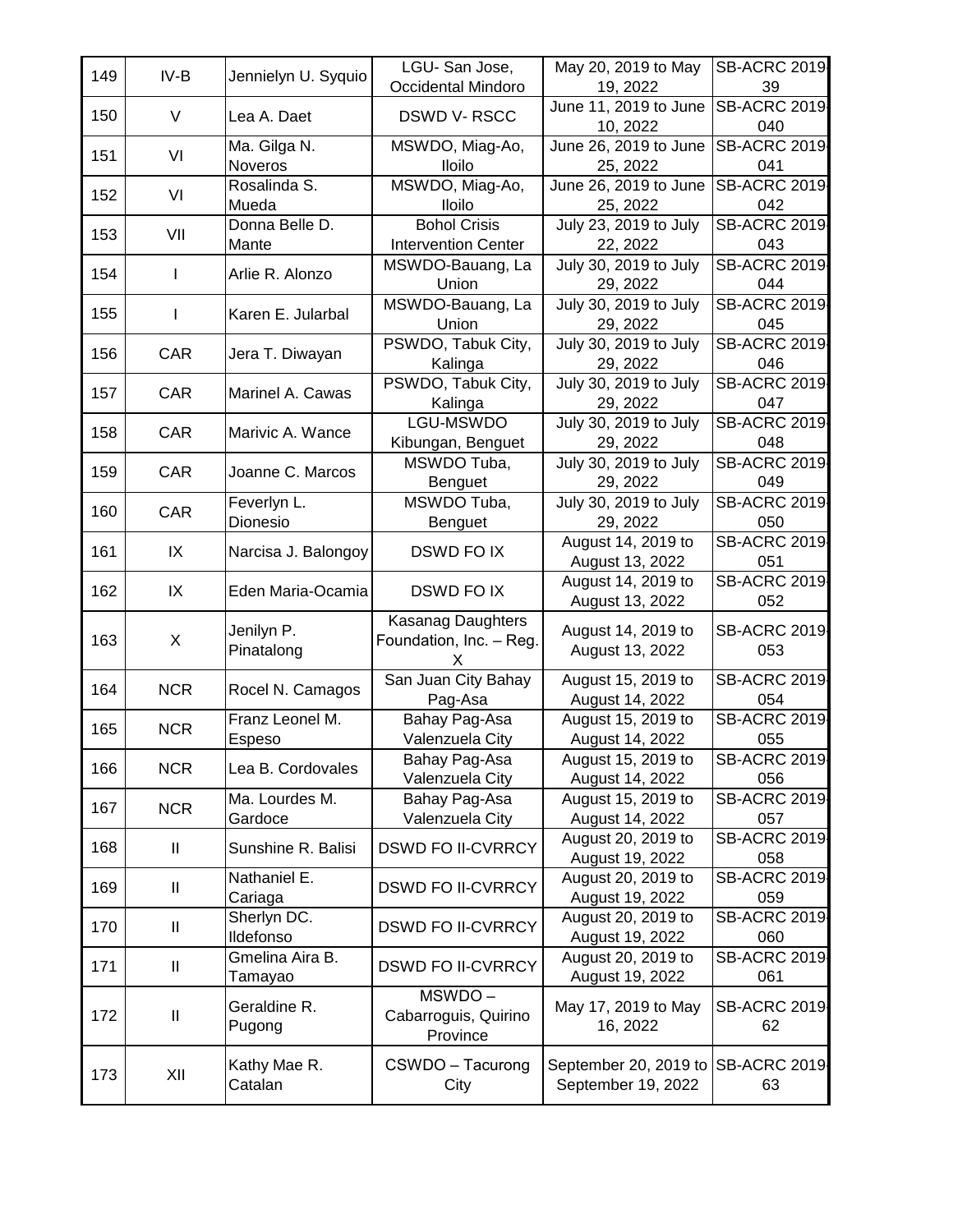| 174 | XII    | Emilyn M. Dimacali         | CSWDO - Tacurong<br>City                                                                      | September 20, 2019 to SB-ACRC 2019<br>September 19, 2022 | 64                        |
|-----|--------|----------------------------|-----------------------------------------------------------------------------------------------|----------------------------------------------------------|---------------------------|
| 175 | XII    | Nor-Zhainab S.<br>Alawi    | <b>DSWD FO XII-ARRS</b>                                                                       | September 20, 2019 to SB-ACRC 2019<br>September 19, 2022 | 65                        |
| 176 | IV-A   | Ana Shiella O.<br>Saavedra | Adoption Resource and<br>Referral Services,<br>DSWD FO IV-A                                   | September 19, 2019 to SB-ACRC 2019<br>September 18, 2022 | 66                        |
| 177 | $IV-B$ | Ruby Claire B.<br>Escubin  | PSWDO, Puerto<br>Prinsesa, Palawan<br>(Lualhati Women's<br>Center)                            | October 18, 2019 to<br>October 17, 2022                  | <b>SB-ACRC 2019</b><br>67 |
| 178 | $IV-B$ | Rolando L. Sta.<br>Maria   | CSWDO, Old City Hall<br>Bldg., Ground Floor,<br>Sta. Monica, Puerto<br>Prinsesa City, Palawan | October 18, 2019 to<br>October 17, 2022                  | <b>SB-ACRC 2019</b><br>68 |
| 179 | $IV-B$ | Remy C. Beltran            | CSWDO, Old City Hall<br>Bldg., Ground Floor,<br>Sta. Monica, Puerto<br>Prinsesa City, Palawan | October 18, 2019 to<br>October 17, 2022                  | <b>SB-ACRC 2019</b><br>69 |
| 180 | $IV-B$ | Mark Renn A.<br>Correa     | CSWDO, Old City Hall<br>Bldg., Ground Floor,<br>Sta. Monica, Puerto<br>Prinsesa City, Palawan | October 18, 2019 to<br>October 17, 2022                  | <b>SB-ACRC 2019</b><br>70 |
| 181 | $IV-B$ | William M.<br>Montante     | CSWDO, Old City Hall<br>Bldg., Ground Floor,<br>Sta. Monica, Puerto<br>Prinsesa City, Palawan | October 18, 2019 to<br>October 17, 2022                  | <b>SB-ACRC 2019</b><br>71 |
| 182 | $IV-B$ | Susan D. Miguel            | CSWDO, Old City Hall<br>Bldg., Ground Floor,<br>Sta. Monica, Puerto<br>Prinsesa City, Palawan | October 18, 2019 to<br>October 17, 2022                  | <b>SB-ACRC 2019</b><br>72 |
| 183 | $IV-B$ | Maria Leonila C.<br>Mojal  | CSWDO, Old City Hall<br>Bldg., Ground Floor,<br>Sta. Monica, Puerto<br>Prinsesa City, Palawan | October 18, 2019 to<br>October 17, 2022                  | <b>SB-ACRC 2019</b><br>73 |
| 184 | $IV-B$ | Roselyn Fabro-<br>Adornado | CSWDO, Old City Hall<br>Bldg., Ground Floor,<br>Sta. Monica, Puerto<br>Prinsesa City, Palawan | October 18, 2019 to<br>October 17, 2022                  | <b>SB-ACRC 2019</b><br>74 |
| 185 | $IV-B$ | Arlene H. Panes            | CSWDO, Old City Hall<br>Bldg., Ground Floor,<br>Sta. Monica, Puerto<br>Prinsesa City, Palawan | October 18, 2019 to<br>October 17, 2022                  | <b>SB-ACRC 2019</b><br>75 |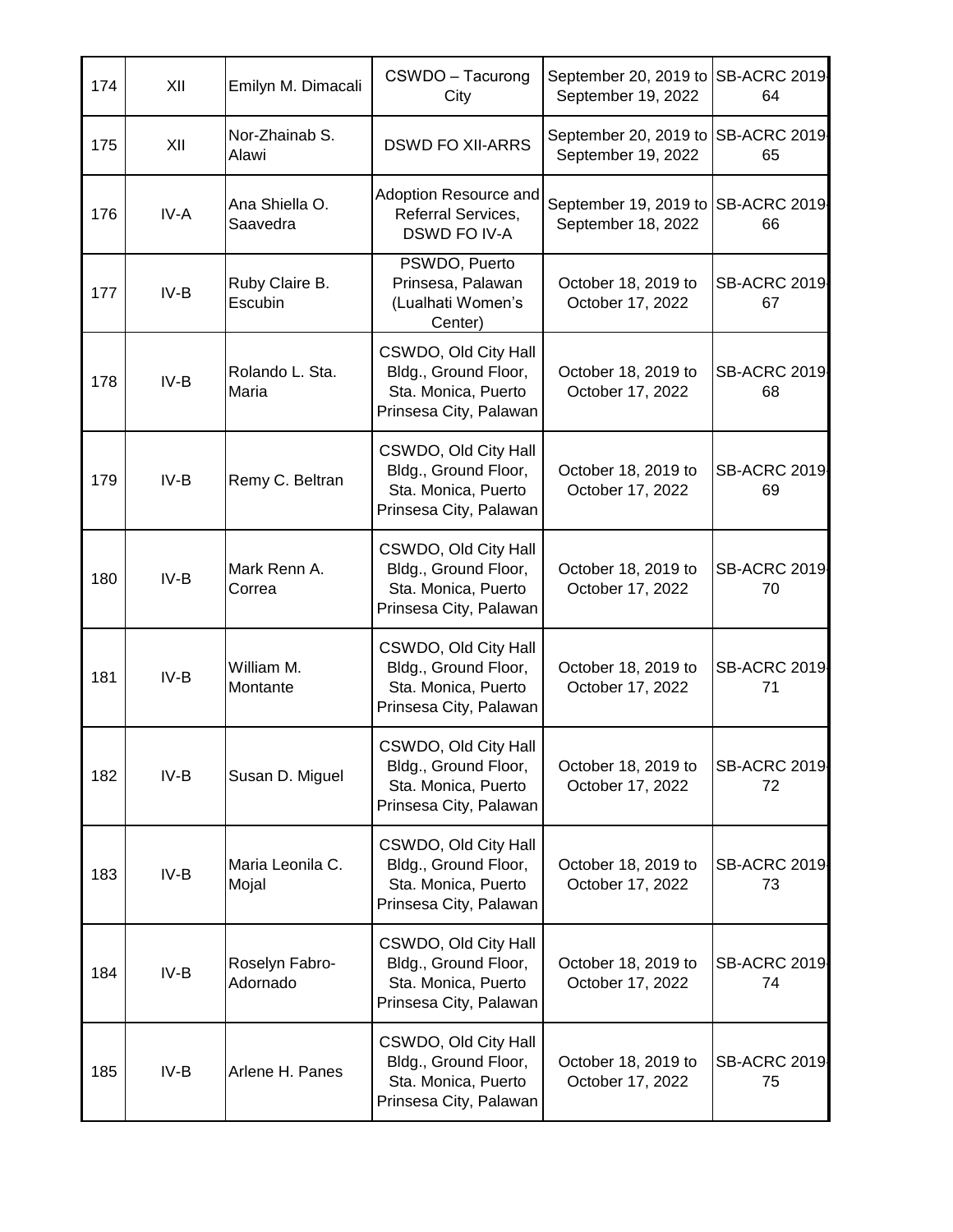| 186 | $IV-B$        | Lailanie A.<br>Alonzagay    | CSWDO, Old City Hall<br>Bldg., Ground Floor,<br>Sta. Monica, Puerto<br>Prinsesa City, Palawan | October 18, 2019 to<br>October 17, 2022                | <b>SB-ACRC 2019</b><br>76  |
|-----|---------------|-----------------------------|-----------------------------------------------------------------------------------------------|--------------------------------------------------------|----------------------------|
| 187 | $IV-B$        | Jesusana C.<br>Daquer       | CSWDO, Old City Hall<br>Bldg., Ground Floor,<br>Sta. Monica, Puerto<br>Prinsesa City, Palawan | October 18, 2019 to<br>October 17, 2022                | <b>SB-ACRC 2019</b><br>77  |
| 188 | $IV-B$        | Rosalie B. Edica            | CSWDO, Old City Hall<br>Bldg., Ground Floor,<br>Sta. Monica, Puerto<br>Prinsesa City, Palawan | October 18, 2019 to<br>October 17, 2022                | <b>SB-ACRC 2019</b><br>78  |
| 189 | X             | Aileen T. Clemen            | DSWD FO X - Home<br><b>For Girls</b>                                                          | October 18, 2019 to<br>October 17, 2022                | <b>SB-ACRC 2019</b><br>79  |
| 190 | X             | Marlyn Bo-ao                | DSWD FO $X -$ Home<br>for Girls                                                               | October18, 2019 to<br>October 17, 2022                 | <b>SB-ACRC 2019</b><br>80  |
| 191 | XI            | Mary Jane D. Pilapil        | PGO - Mankilam,<br>Tagum City, Davao del<br>Norte                                             | October 21, 2019 to<br>October 20, 2022                | <b>SB-ACRC 2019</b><br>81  |
| 192 | <b>CARAGA</b> | Edendita N. Batiao          | Purok 5, Brgy. 2, San<br>Francisco, Agusan del<br>Sur                                         | October28, 2019 to<br>October 27, 2022                 | <b>SB-ACRC 2019</b><br>82  |
| 193 | CARAGA        | Kimverly T. Fuentes         | <b>DSWD FO CARAGA-</b><br>Home for Girls                                                      | November 14, 2019 to<br>November 13, 2022              | <b>SB-ACRC 2019</b><br>83  |
| 194 | CARAGA        | Mariusse Rajeb B.<br>Jarabe | <b>DSWD FO CARAGA -</b><br><b>RRCY</b>                                                        | November 14, 2019 to<br>November 13, 2022              | <b>SB-ACRC 2019</b><br>84  |
| 195 | IX            | Aisyl S. Atal               | <b>DSWD FO IX- SWADT</b>                                                                      | November 28, 2019 to<br>November 27, 2022              | <b>SB-ACRC 2019</b><br>85  |
| 196 | VII           | Fe A. Bacaltos              | CSWDO - Talisay,<br>Cebu City                                                                 | November 27, 2019 to SB-ACRC 2019<br>November 26, 2022 | 86                         |
| 197 | VII           | Coleen O. Enajada           | CSWDO - Talisay,<br>Cebu City                                                                 | November 27, 2019 to<br>November 26, 2022              | <b>SB-ACRC 2019</b><br>87  |
| 198 | VII           | Lowella C. Vestil           | CSWDO - Talisay,<br>Cebu City                                                                 | November 27, 2019 to<br>November 26, 2022              | <b>SB-ACRC 2019</b><br>88  |
| 199 | VII           | Lovelle M. Suarez           | <b>DSWD FO VII - RRCY</b>                                                                     | November 30, 2019 to<br>November 29, 2022              | <b>SB-ACRC 2019</b><br>89  |
| 200 | $\mathsf{I}$  | Melanie M. Crispin          | <b>DSWD FOI-RRCY</b>                                                                          | December 9, 2019 to<br>December 8, 2022                | <b>SB-ACRC 2019</b><br>90  |
| 201 | T             | Ariz F. Mabalot             | <b>DSWD FOI-RRCY</b>                                                                          | December 9, 2019 to<br>December 8, 2022                | <b>SB-ACRC 2019</b><br>91  |
| 202 | I             | Jenny Aranas-<br>Aromin     | <b>DSWD FOI-RRCY</b>                                                                          | December 9, 2019 to<br>December 8, 2022                | <b>SB-ACRC 2019</b><br>92  |
| 203 | VII           | Jenny Sarte-<br>Egagamao    | DSWD-FOVII-<br>SWAD Team                                                                      | February 6, 2020 to<br>February 5, 2023                | <b>SB-ACRC 2020</b><br>001 |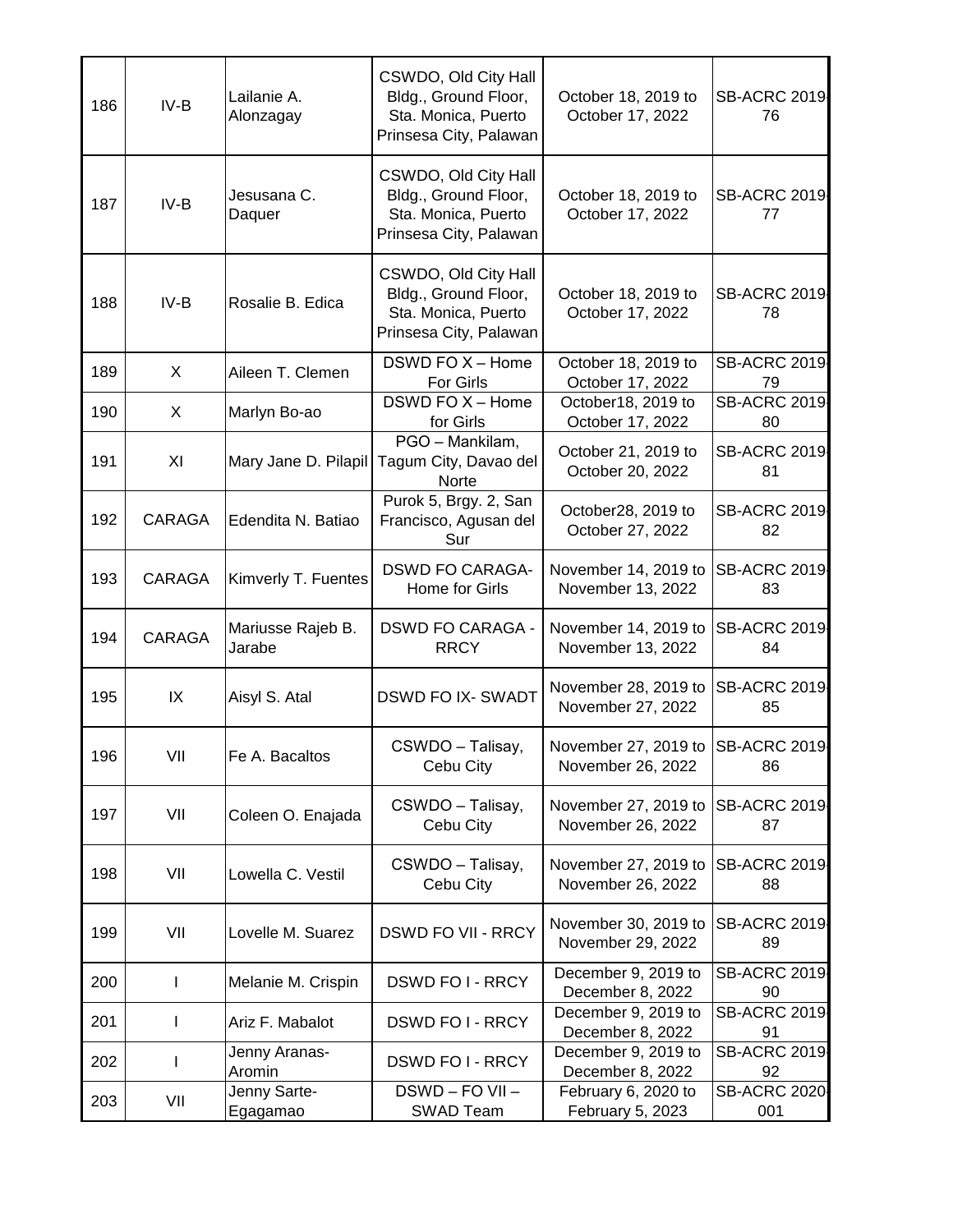| 204 | VII        | Analisa R.<br>Cimafranca      | DSWD-FOVII-<br>SWAD Team                                      | February 6, 2020 to<br>February 5, 2023   | <b>SB-ACRC 2020</b><br>002 |
|-----|------------|-------------------------------|---------------------------------------------------------------|-------------------------------------------|----------------------------|
|     |            |                               | DSWD - FO VII -                                               | February 6, 2020 to                       | <b>SB-ACRC 2020</b>        |
| 205 | VII        | Lairisa B. Ballaso            | <b>ARRS</b>                                                   | February 5, 2023                          | 003                        |
| 206 | VII        | Fatima Ariadne I.             | DSWD-FOVII                                                    | February 6, 2020 to                       | <b>SB-ACRC 2020</b>        |
|     |            | Tiah                          | -ARRS                                                         | February 5, 2023                          | 004                        |
| 207 | VII        | Karen Faith C.<br>Caliso      | DSWD-FOVII-<br><b>ARRS</b>                                    | February 6, 2020 to<br>February 5, 2023   | <b>SB-ACRC 2020</b><br>005 |
|     |            |                               |                                                               |                                           |                            |
| 208 | VII        | Christine<br>Quinamaque       | Children's Legal<br>Bureau, Inc. - Brgy.                      | February 20, 2020 to<br>February 5, 2023  | <b>SB-ACRC 2020</b><br>006 |
|     |            |                               | Campuhan, Cebu City                                           |                                           |                            |
| 209 | $IV-B$     | Camille R. Sadicon            | MSWDO-LGU<br>Bansud, Oriental<br>Mindoro                      | February 24, 2020 to<br>February 23, 2023 | <b>SB-ACRC 2020</b><br>007 |
|     |            |                               | MSWDO-LGU Abra                                                | February 24, 2020 to                      | <b>SB-ACRC 2020</b>        |
| 210 | IV-B       | Lobelyn S. Gal                | De Ilog, Occidental<br>Mindoro                                | February 23, 2023                         | 008                        |
| 211 | $IV-B$     | Mara Lendory L.<br>Gumba      | MSWDO-LGU<br>Naujan, Oriental<br>Mindoro                      | February 24, 2020 to<br>February 23, 2023 | <b>SB-ACRC 2020</b><br>009 |
|     |            |                               | MSWDO-LGU                                                     |                                           |                            |
| 212 | IV-B       | Mileah A. Javier              | Naujan, Oriental<br>Mindoro                                   | February 24, 2020 to<br>February 23, 2023 | <b>SB-ACRC 2020</b><br>010 |
|     |            |                               | DSWD-FO <sub>IV</sub> -                                       |                                           |                            |
| 213 | IV-B       | Anna Alisan D.<br>Adan        | MIMAROPA Bansud,<br>Oriental Mindoro                          | February 24, 2020 to<br>February 23, 2023 | <b>SB-ACRC 2020</b><br>011 |
| 214 | VII        | Romulo C.<br>Velasquez, Jr.   | LGU - Bantayan, Cebu                                          | February 13, 2020 to<br>February 12. 2023 | <b>SB-ACRC 2020</b><br>012 |
| 215 | <b>NCR</b> | Mary Jo A. Gongora            | $DSWD - NCR -$<br>Marillac Hills, Alabang,<br>Muntinlupa City | February 24, 2020 to<br>February 23, 2023 | <b>SB-ACRC 2020</b><br>013 |
| 216 | <b>NCR</b> | Naurie Ann Apagna<br>Malla-Ew | $DSWD - NCR -$<br>Marillac Hills, Alabang,<br>Muntinlupa City | February 24, 2020 to<br>February 23, 2023 | <b>SB-ACRC 2020</b><br>014 |
| 217 | <b>NCR</b> | Ma. Victoria R.<br>Oquias     | DSWD-NCR-<br>Marillac Hills, Alabang,<br>Muntinlupa City      | February 24, 2020 to<br>February 23, 2023 | <b>SB-ACRC 2020</b><br>015 |
| 218 | <b>NCR</b> | Carolyne B. Butata            | DSWD-NCR-Marillac<br>Hills Alabang<br>Muntinlupa City         | February 24, 2020 to<br>February 23, 2023 | <b>SB-ACRC 2020</b><br>016 |
| 219 | CARAGA     | Emily A. Sanogal              | DSWD-ARRS,<br>Butuan City - FO<br><b>CARAGA</b>               | February 28, 2020 to<br>February 27, 2023 | <b>SB-ACRC 2020</b><br>017 |
| 220 | CARAGA     | Cheryl Jen C. Pahal           | DSWD - Home for<br>Girls, Butuan City - FO<br>CARAGA          | February 28, 2020 to<br>February 27, 2023 | <b>SB-ACRC 2020</b><br>018 |
| 221 | CARAGA     | Thesa Joy B. Musa             | DSWD-ARRU,<br>Butuan City - FO<br>CARAGA                      | February 28, 2020 to<br>February 27, 2023 | <b>SB-ACRC 2020</b><br>019 |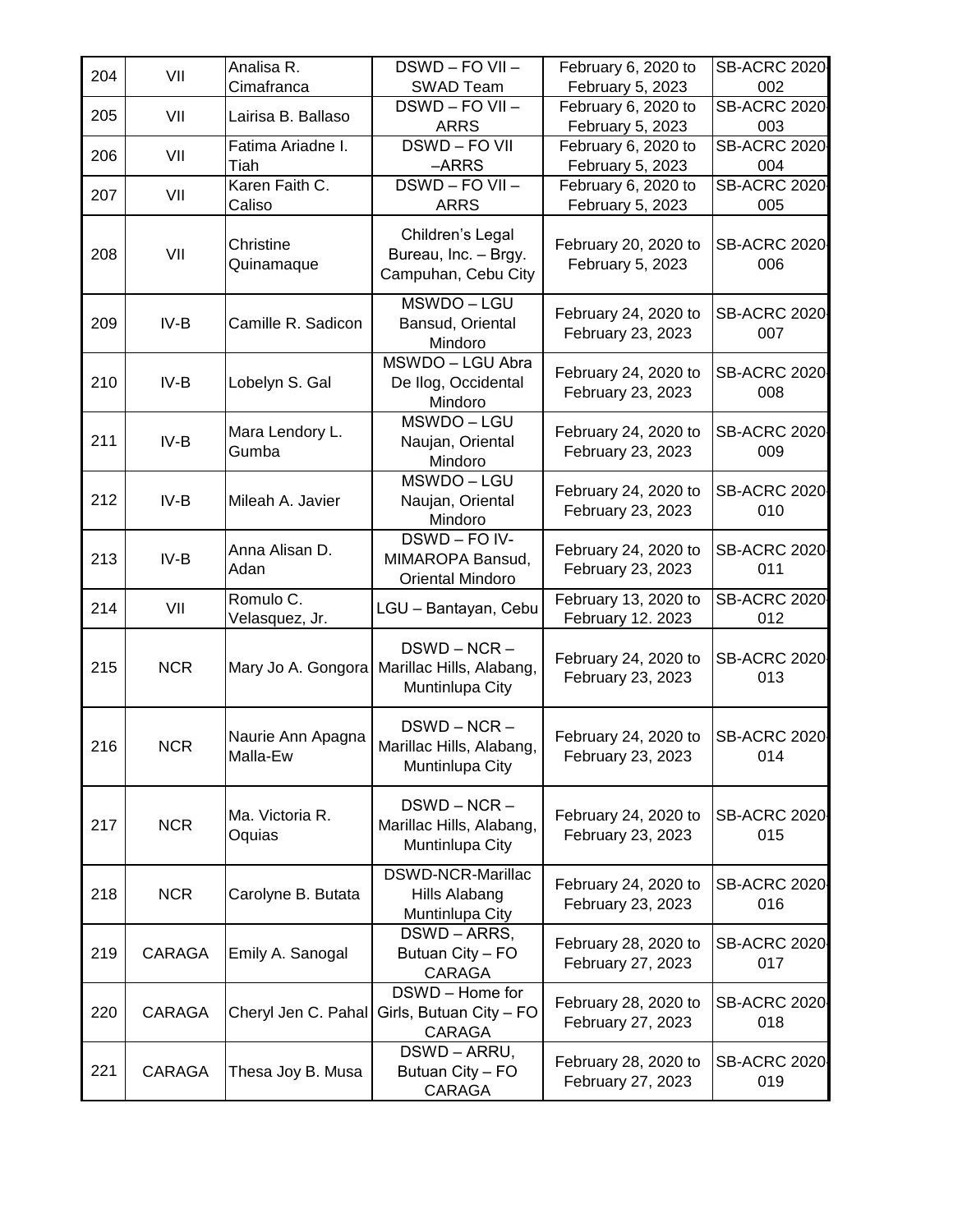| 222 | <b>CARAGA</b>      | Alicia T. Marquiso             | SWADT - Agusan del<br>Sur - FO - CARAGA                                          | February 28, 2020 to<br>February 27, 2023      | <b>SB-ACRC 2020</b><br>020 |
|-----|--------------------|--------------------------------|----------------------------------------------------------------------------------|------------------------------------------------|----------------------------|
| 223 | CARAGA             | Michael John B.<br>Andoyuhan   | DSWD-RRCY,<br>Butuan City - FO<br><b>CARAGA</b>                                  | February 28, 2020 to<br>February 27, 2023      | <b>SB-ACRC 2020</b><br>021 |
| 224 | CARAGA             | Mark Louie C.<br>Gaputan       | DSWD-RRCY,<br>Butuan City - FO<br><b>CARAGA</b>                                  | February 28, 2020 to<br>February 27, 2023      | <b>SB-ACRC 2020</b><br>022 |
| 225 | IV-A               | Cherry Rose A.<br>Tolin        | DSWD - FO IV-A -<br>NTSB - Tanay, Rizal                                          | March 3, 2020 to<br>March 2, 2023              | <b>SB-ACRC 2020</b><br>023 |
| 226 | IV-A               | Jeffrey M. Horca               | DSWD - FO IV-A -<br>NTSB Tanay, Rizal                                            | March 3, 2020 to<br>March 2, 2023              | <b>SB-ACRC 2020</b><br>024 |
| 227 | <b>NCR</b>         | Jezzyl Salve C.<br>Credo       | DSWD-FO IV-A<br>NTSG - Marillac Hills -<br>Alabang, Muntinlupa<br>City           | March 3, 2020 to<br>March 2, 2023              | <b>SB-ACRC 2020</b><br>025 |
| 228 | IV-A               | Anjannette S.I.<br>Pranada     | DSWD-FO IV-A<br>NTSB Tanay, Rizal                                                | March 3, 2020 to<br>March 2, 2023              | <b>SB-ACRC 2020</b><br>026 |
| 229 | <b>CARAGA</b>      | Celia M. Bolongan              | MSWDO-LGU<br>Buenavista, Agusan<br>del Norte                                     | March 4, 2020 to<br>March 3, 2023              | <b>SB-ACRC 2020</b><br>027 |
| 230 | Ш                  | Alexis John H.<br>Ferrer       | CSWDO-Cabanatuan<br>City                                                         | June 11, 2020 to June<br>12, 2023              | <b>SB-ACRC 2020</b><br>33  |
| 231 | Ш                  | Jane Anna Marie H.<br>Tapang   | CSWDO-Cabanatuan<br>City                                                         | June 11, 2020 to June<br>12, 2023              | <b>SB-ACRC 2020</b><br>34  |
| 232 | $\mathop{\rm III}$ | Jeanalyn V. Hizon              | CSWDO-Cabanatuan<br>City                                                         | June 11, 2020 to June<br>12, 2023              | <b>SB-ACRC 2020</b><br>35  |
| 233 | $\mathop{\rm III}$ | Ann Frances E.<br>Pablo        | CSWDO-Cabanatuan<br>City                                                         | June 11, 2020 to June<br>12, 2023              | <b>SB-ACRC 2020</b><br>36  |
| 234 | Ш                  | Mary Gloe A.<br>Almariego      | PSWDO - Aurora<br>Provincial Bahay Pag-<br>Asa, Capitol Cmpd.,<br>Balera, Aurora | June 11, 2020 to June<br>12, 2023              | <b>SB-ACRC 2020</b><br>37  |
| 235 | $\mathop{\rm III}$ | Mark Lowie B. Villa            | PSWDO - Aurora<br>Provincial Bahay Pag-<br>Asa, Capitol Cmpd.,<br>Baler, Aurora  | June 11, 2020 to June SB-ACRC 2020<br>12, 2023 | 38                         |
| 236 | V                  | Shema N.<br><b>Ballesteros</b> | DSWD - RRCY -<br>Sorsogon City                                                   | June 11, 2020 to June<br>12, 2023              | <b>SB-ACRC 2020</b><br>39  |
| 237 | V                  | Ma. Ludita V.<br>Magcayang     | DSWD-RRCY-<br>Sorsogon City                                                      | June 11, 2020 to June<br>12, 2023              | <b>SB-ACRC 2020</b><br>40  |
| 238 | V                  | Marian M. Latigay              | <b>DSWD-RRCY-</b><br>Sorsogon City                                               | June 11, 2020 to June<br>12, 2023              | <b>SB-ACRC 2020</b><br>41  |
| 239 | V                  | Erika Emy M.<br>Solomon        | Haven for Women and<br>Girls - Ligao City,<br>Albay                              | June 11, 2020 to June<br>12, 2023              | <b>SB-ACRC 2020</b><br>042 |
| 240 | V                  | Rachel C. Miralles             | Haven for Women and<br>Girls - Ligao City,<br>Albay                              | June 11, 2020 to June<br>12, 2023              | <b>SB-ACRC 2020</b><br>043 |
| 241 | X                  | Sonia E. Ipang                 | RRCY-FOX                                                                         | October 27, 2020 to<br>October 28, 2023        | <b>SB-ACRC 2020</b><br>044 |
| 242 | X                  | Mark Anthony E.<br>Viernes     | RRCY-FOX                                                                         | October 27, 2020 to<br>October 28, 2023        | <b>SB-ACRC 2020</b><br>045 |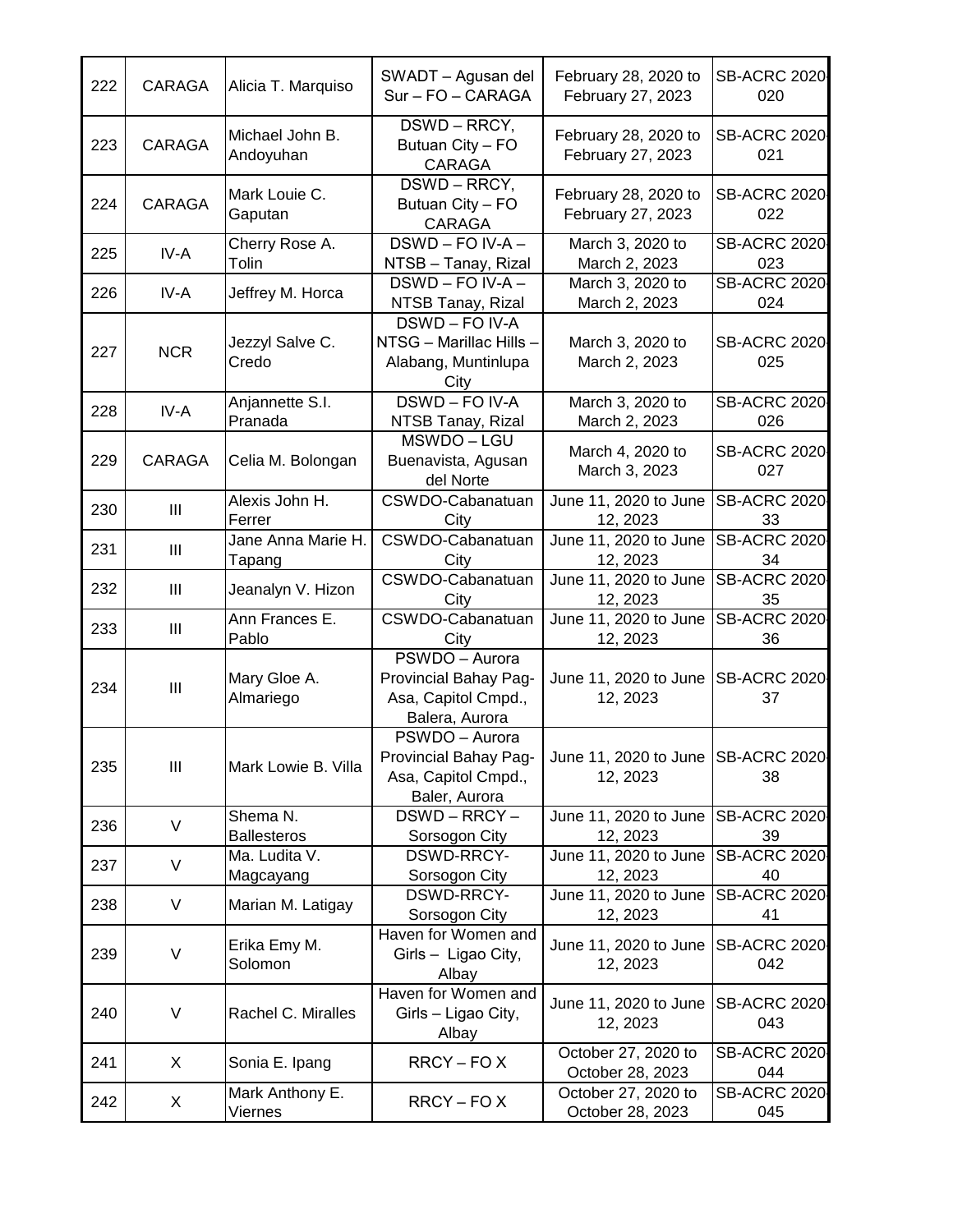| 243 | X      | John Lester D.              | RRCY-FOX                                                                | October 27, 2020 to<br>October 28, 2023  | <b>SB-ACRC 2020</b><br>046 |
|-----|--------|-----------------------------|-------------------------------------------------------------------------|------------------------------------------|----------------------------|
|     |        | Sabayanan                   |                                                                         | October 27, 2020 to                      | <b>SB-ACRC 2020</b>        |
| 244 | X      | Dyesabil O. Cagas           | $RRCY - FOX$                                                            | October 28, 2023                         | 047                        |
| 245 | X      | Rachellou S. Baudi          |                                                                         | October 27, 2020 to                      | <b>SB-ACRC 2020</b>        |
|     |        |                             | RRCY-FOX                                                                | October 28, 2023                         | 048                        |
| 246 | X      |                             | RRCY-FOX                                                                | October 27, 2020 to                      | <b>SB-ACRC 2020</b>        |
|     |        | Marivel T. Oyan             |                                                                         | October 28, 2023                         | 049                        |
| 247 | VII    | Margie D. Pinton            | <b>CRISIS</b><br><b>INTERVENTION</b><br><b>SECTION - DSWD FO</b><br>VII | January 28, 2021 to<br>January 29, 2024  | <b>SB-ACRC 2021</b><br>001 |
| 248 | VII    | Ivy Marie V.<br>Semblante   | 4PS - DSWD FO VII                                                       | January 28, 2021 to<br>January 29, 2024  | <b>SB-ACRC 2021</b><br>002 |
| 249 | VII    | Jianes R. Mandal            | CSWDO-Bogo City,                                                        | February 1, 2021 to                      | <b>SB-ACRC 2021</b>        |
|     |        |                             | Cebu - FO VII                                                           | February 2, 2024                         | 003                        |
| 250 | VI     | Jesa Joy M. Caldito         | <b>DSWD HFG-FO VI</b>                                                   | February 1, 2021 to                      | <b>SB-ACRC 2021</b>        |
|     |        |                             |                                                                         | February 2, 2024                         | 004                        |
| 251 | VI     | Dothel T. Satur             | <b>DSWD HFG-FO VI</b>                                                   | February 1, 2021 to                      | <b>SB-ACRC 2021</b>        |
|     |        |                             |                                                                         | February 2, 2024                         | 005                        |
| 252 | VII    | Lea M. Saguindang           | <b>DSWD RRCY-FO VII</b>                                                 | February 1, 2021 to                      | <b>SB-ACRC 2021</b>        |
|     |        |                             |                                                                         | February 2, 2024                         | 006                        |
| 253 | VII    | Concepcion E.               | <b>ARRS-FO VII</b>                                                      | February 1, 2021 to                      | <b>SB-ACRC 2021</b>        |
|     |        | Solera                      |                                                                         | February 2, 2024                         | 007                        |
| 254 | VII    | Melhamar P. Asani           | <b>IJMI - FO VII</b>                                                    | February 3, 2021 to                      | <b>SB-ACRC 2021</b>        |
|     |        |                             |                                                                         | February 4, 2024                         | 008                        |
| 255 | L      | Roxanne R. Rivera           | SWDO of Laoag City -                                                    | February 3, 2021 to                      | <b>SB-ACRC 2021</b>        |
|     |        |                             | FO <sub>1</sub>                                                         | February 4, 2024                         | 009<br><b>SB-ACRC 2021</b> |
| 256 | I      | Madison V. Sagucio          | SWDO of Laoag City,<br>FO <sub>I</sub>                                  | February 3, 2021 to<br>February 4, 2024  | 010                        |
|     |        | Rodeline June A.            | LGU - Zamboanga City                                                    | February 3, 2021 to                      | <b>SB-ACRC 2021</b>        |
| 257 | IX     | Patagoc                     | - FO IX                                                                 | February 4, 2024                         | 011                        |
| 258 | $IV-B$ | Danlyn A. Gutierrez         | Bahay Pag-Asa Youth<br>Center, Palawan - FO<br><b>IV-MIMAROPA</b>       | February 4, 2021 to<br>February 5, 2024  | <b>SB-ACRC 2021</b><br>012 |
| 259 | $IV-B$ | AR JAY Z.<br><b>ACEVEDA</b> | SWD0-Baco, Oriental<br>Mindoro FO IV-<br><b>MIMAROPA</b>                | February 8, 2021 to<br>February 9, 2024  | <b>SB-ACRC 2021</b><br>013 |
| 260 | IX     | Josephine A.                | LGU-Zamboanga City                                                      | February 9, 2021 to                      | <b>SB-ACRC 2021</b>        |
|     |        | Orquia                      | FO IX                                                                   | February 10, 2024                        | 014                        |
| 261 | IX     | Joena P. De Leon            | LGU-Zamboanga City                                                      | February 9, 2021 to                      | <b>SB-ACRC 2021</b>        |
|     |        |                             | FO IX                                                                   | February 10, 2024                        | 015                        |
| 262 | Ш      | DEO P. BEÑABON              | CSWDO-Marilao,<br>Bulacan - FO III                                      | February 9, 2021 to<br>February 10, 2024 | <b>SB-ACRC 2021</b><br>016 |
|     |        |                             | CSWDO-Pulilan,                                                          | February 9, 2021 to                      | <b>SB-ACRC 2021</b>        |
| 263 | Ш      | <b>JOLIZA D. TAYAO</b>      | Bulacan - FO III                                                        | February 10, 2024                        | 017                        |
|     |        |                             | CSWDO-Catbalogan                                                        | February 9, 2021 to                      | <b>SB-ACRC 2021</b>        |
| 264 | VIII   | Annie G. Mustacisa          | City - FO VIII                                                          | February 10, 2024                        | 018                        |
| 265 | IX     | Safia R. Crisostomo         | PCDP & ARRS-                                                            | February 10, 2021 to                     | <b>SB-ACRC 2021</b>        |
|     |        |                             | DSWD FO IX                                                              | February 11, 2024                        | 019                        |
| 266 | IX     | Jayson B. Ramos             | PCDP & ARRS-                                                            | February 10, 2021 to                     | <b>SB-ACRC 2021</b>        |
|     |        |                             | DSWD FO IX                                                              | February 11, 2024                        | 020                        |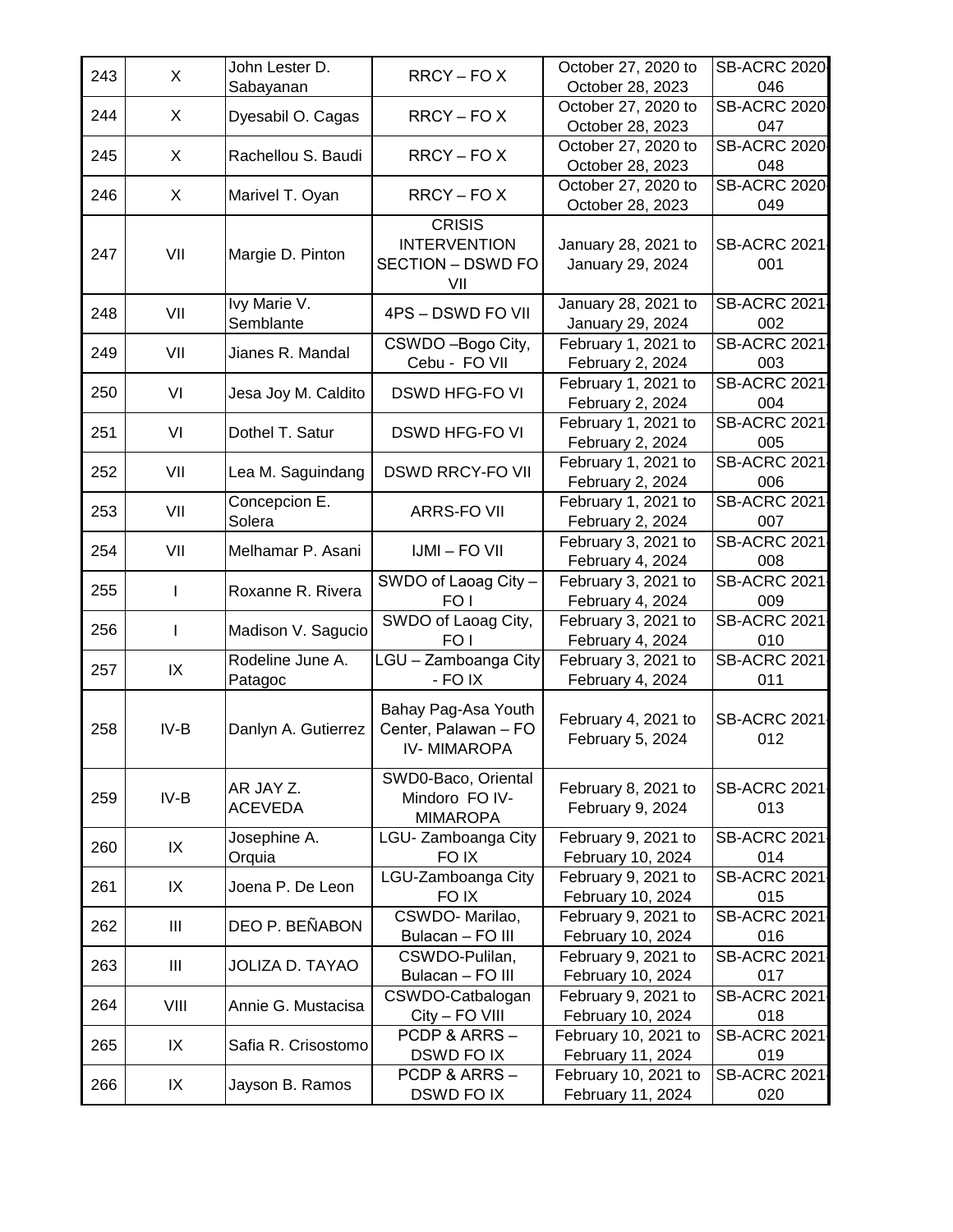| 267 | X              | <b>EMILY C. FOSTER</b>                    | Youth with a Mission<br>Nehemiah House Inc. -<br>FO X       | February 11, 2021 to<br>February 12, 2024 | <b>SB-ACRC 2021</b><br>021 |
|-----|----------------|-------------------------------------------|-------------------------------------------------------------|-------------------------------------------|----------------------------|
| 268 | <b>NCR</b>     | AILEEN B. BELLEN                          | <b>CSWDO-Las Piñas-</b><br>FO NCR                           | February 11, 2021 to<br>February 12, 2024 | <b>SB-ACRC 2021</b><br>022 |
| 269 | <b>NCR</b>     | <b>GANYMEDE G. HJ</b><br><b>GAPUR</b>     | CSWDO - Caloocan<br>City - FO NCR                           | February 11, 2021 to<br>February 12, 2024 | <b>SB-ACRC 2021</b><br>023 |
| 270 | <b>NCR</b>     | LUZVIMINDA G.<br><b>BAUTISTA</b>          | CSWDO - Caloocan<br>City - FO NCR                           | February 11, 2021 to<br>February 12, 2024 | <b>SB-ACRC 2021</b><br>024 |
| 271 | $\mathbf{III}$ | CORAZON E.<br><b>CANONIGO</b>             | CSWDO - San Jose<br>del Monte, Bulacn - FO<br>Ш             | February 11, 2021 to<br>February 12, 2024 | <b>SB-ACRC 2021</b><br>025 |
| 272 | $\mathbf{III}$ | <b>GERARD MHEL M.</b><br><b>TOLENTINO</b> | CICL - Baliwag,<br>Bulacan - FO III                         | February 11, 2021 to<br>February 12, 2024 | <b>SB-ACRC 2021</b><br>026 |
| 273 | $\mathbf{III}$ | EUGENIO B.<br><b>GALANGA</b>              | MSWDO-Paniqui,<br>Tarlac - FO III                           | February 11, 2021 to<br>February 12, 2024 | <b>SB-ACRC 2021</b><br>027 |
| 274 | $\mathbf{III}$ | ANALIZA A.<br><b>CAMPO</b>                | MSWDO-Pura, Tarlac<br>$-$ FO III                            | February 11, 2021 to<br>February 12, 2024 | <b>SB-ACRC 2021</b><br>028 |
| 275 | $\mathbf{III}$ | EVELYN T.<br><b>TORRES</b>                | MSWDO-San Manuel,<br>Tarlac - FO III                        | February 11, 2021 to<br>February 12, 2024 | <b>SB-ACRC 2021</b><br>029 |
| 276 | $\mathbf{III}$ | MILDRED G.<br><b>ARCIAGA</b>              | MSWDO-Moncada,<br>Tarlac - FO III                           | February 11, 2021 to<br>February 12, 2024 | <b>SB-ACRC 2021</b><br>030 |
| 277 | <b>NCR</b>     | MICHELLE L.<br><b>ROBLES</b>              | CSWDO-<br>Mandaluyong - FO<br><b>NCR</b>                    | February 11, 2021 to<br>February 12, 2024 | <b>SB-ACRC 2021</b><br>031 |
| 278 | <b>NCR</b>     | SHERYL H. ALIM                            | CSWDO-<br>Mandaluyong - FO<br><b>NCR</b>                    | February 11, 2021 to<br>February 12, 2024 | <b>SB-ACRC 2021</b><br>032 |
| 279 | <b>NCR</b>     | CECILIA E.<br><b>URBANO</b>               | CSWDO-Mandaluyong-<br>FO NCR                                | February 11, 2021 to<br>February 12, 2024 | <b>SB-ACRC 2021</b><br>033 |
| 280 | XI             | LEILANI MAE A.<br><b>RAFOL</b>            | MSWDO-Sto Tomas,<br>Davao del Norte - FO<br>ΧI              | February 11, 2021 to<br>February 12, 2024 | <b>SB-ACRC 2021</b><br>034 |
| 281 | XI             | <b>RUBY S.</b><br><b>PANIMDIM</b>         | MSWDO-Sto. Tomas,<br>Davao del Norte - FO<br>XI             | February 11, 2021 to<br>February 12, 2024 | <b>SB-ACRC 2021</b><br>035 |
| 282 | X              | JENIELYN J.<br><b>TUMAPON</b>             | MSWDO-Misamis<br>Oriental - FO X                            | February 11, 2021 to<br>February 12, 2024 | <b>SB-ACRC 2021</b><br>036 |
| 283 | IX             | EVELYN D.<br><b>LINGATONG</b>             | DSWD FO IX,<br>Zamboanga City                               | February 15, 2021 to<br>February 16, 2024 | <b>SB-ACRC 2021</b><br>037 |
| 284 | IV-B           | Mary Anne M.<br>Larracas                  | MSWDO-Torrijos,<br>Marinduque-FO IV-<br><b>MIMAROPA</b>     | February 16, 2021 to<br>February 17, 2024 | <b>SB-ACRC 2021</b><br>038 |
| 285 | Ш              | LIMWIN C.<br>LUJERA                       | CSWDO-San Jose del<br>Monte, Bulacan - FO<br>Ш              | February 16, 2021 to<br>February 17, 2024 | <b>SB-ACRC 2021</b><br>039 |
| 286 | Ш              | MARGARITA G.<br><b>BERNALES</b>           | CSWDO-San Jose del<br>Monte, Bulacan - FO<br>III            | February 16, 2021 to<br>February 17, 2024 | <b>SB-ACRC 2021</b><br>040 |
| 287 | Ш              | ROWENA C.<br><b>GUGULAN</b>               | CSWDO-San Jose del<br>Monte, Bulacan - FO<br>$\mathbf{III}$ | February 16, 2021 to<br>February 17, 2024 | <b>SB-ACRC 2021</b><br>041 |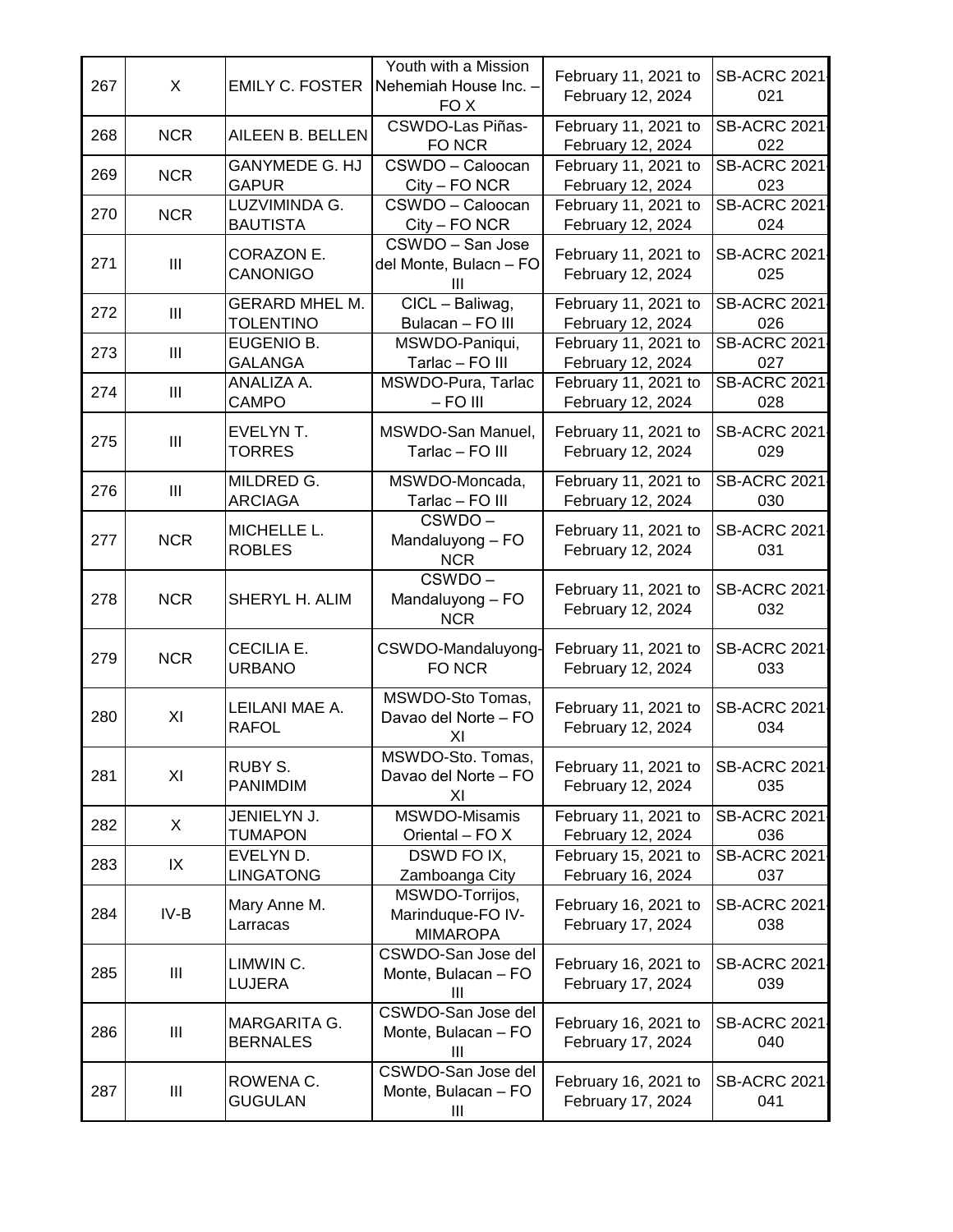| 288 | X                                  | <b>GRIZSHELLE G.</b><br>LABANG                 | Phils Island Kids Int'l.<br>Foundation, Inc. - CDO                      | February 17, 2021 to<br>February 18, 2024 | <b>SB-ACRC 2021</b><br>042 |
|-----|------------------------------------|------------------------------------------------|-------------------------------------------------------------------------|-------------------------------------------|----------------------------|
| 289 | X                                  | JOY S.<br>VILLANUEVA                           | Youth With a Mission<br>Nehemiah House, Inc.<br>CDO                     | February 17, 2021 to<br>February 18, 2024 | <b>SB-ACRC 2021</b><br>043 |
| 290 | VIII                               | Delia P. Aguirre                               | <b>HFG-FO VIII</b>                                                      | February 18, 2021 to<br>February 19, 2024 | <b>SB-ACRC 2021</b><br>044 |
| 291 | IV-A                               | MELANIE P.<br>SONIO                            | Consider the Lily<br><b>Foundation Philippines</b><br>- Antipolo, Rizal | February 17, 2021 to<br>February 18, 2024 | <b>SB-ACRC 2021</b><br>046 |
| 292 | $\mathbf{II}$                      | FLORENTINA S.<br><b>ALLARDO</b>                | RSCC-FOII                                                               | February 17, 2021 to<br>February 18, 2024 | <b>SB-ACRC 2021</b><br>047 |
| 293 | $\mathbf{I}$                       | JAY CARLO B.<br>CADIZ                          | RRCY-FOII                                                               | February 17, 2021 to<br>February 18, 2024 | <b>SB-ACRC 2021</b><br>048 |
| 294 | CAR                                | FLORDELIZA L.<br><b>BANG-I</b>                 | RRCY-FO CAR                                                             | February 17, 2021 to<br>February 18, 2024 | <b>SB-ACRC 2021</b><br>049 |
| 295 | CAR                                | <b>BERNARDO T.</b><br>CADAON, JR.              | RRCY - FO CAR                                                           | February 17, 2021 to<br>February 18, 2024 | SB-ACRC 2021<br>050        |
| 296 | $\mathbf{II}$                      | <b>GLADYS M.</b><br><b>RAGASA</b>              | MSWDO-Alicia, Isabela<br>$-$ FO II                                      | February 17, 2021 to<br>February 18, 2024 | <b>SB-ACRC 2021</b><br>051 |
| 297 | $\ensuremath{\mathsf{III}}\xspace$ | NARCISA R.<br><b>CUBIAN</b>                    | RSCC-FO III                                                             | February 17, 2021 to<br>February 18, 2024 | <b>SB-ACRC 2021</b><br>052 |
| 298 | $\mathbf{III}$                     | NIMROD B.<br><b>RAVAGO</b>                     | RSCC-FOIII                                                              | February 17, 2021 to<br>February 18, 2024 | <b>SB-ACRC 2021</b><br>053 |
| 299 | $\ensuremath{\mathsf{II}}$         | FRECHIE F.<br><b>GRANA</b>                     | <b>RRCY-FOII</b>                                                        | February 17, 2021 to<br>February 18, 2024 | <b>SB-ACRC 2021</b><br>054 |
| 300 | $\mathbf{II}$                      | CORAZON S.<br><b>CABRERA</b>                   | HFG-FOII                                                                | February 17, 2021 to<br>February 18, 2024 | <b>SB-ACRC 2021</b><br>055 |
| 301 | IX                                 | MERNITA R.<br>CREDO                            | HFW-FO IX                                                               | February 18, 2021 to<br>February 19, 2024 | <b>SB-ACRC 2021</b><br>056 |
| 302 | IX                                 | ANGELICA A.<br><b>PADUA</b>                    | $HFW - FO IX$                                                           | February 18, 2021 to<br>February 19, 2024 | <b>SB-ACRC 2021</b><br>057 |
| 303 | VII                                | MA. MARNELLI L.<br>MAQUINDANG                  | MSWDO-Loon, Bohol-<br>FO VII                                            | February 18, 2021 to<br>February 19, 2024 | SB-ACRC 2021<br>058        |
| 304 | Ш                                  | MICHELLE S.<br><b>RIVERA</b>                   | <b>DSWD-RSCC FO III</b>                                                 | February 19, 2021 to<br>February 20, 2024 | <b>SB-ACRC 2021</b><br>059 |
| 305 | Ш                                  | ARVIN C. BELGAR                                | <b>DSWD-RSCC FO III</b>                                                 | February 19, 2021 to<br>February 20, 2024 | <b>SB-ACRC 2021</b><br>060 |
| 306 | $IV-B$                             | Leticia E. Javier                              | MSWDO-Victoria,<br>Oriental Mindoro,<br><b>MIMAROPA REGION</b>          | February 19, 2021 to<br>February 20, 2024 | <b>SB-ACRC 2021</b><br>061 |
| 307 | $IV-B$                             | Belinda M.<br>Macapobre                        | <b>CSWDO-Puerto</b><br>Princesa, Palawan -<br><b>MIMAROPA REGION</b>    | February 19, 2021 to<br>February 20, 2024 | <b>SB-ACRC 2021</b><br>062 |
| 308 | CAR                                | <b>MANUELA S.</b><br><b>ORTIZ</b>              | SWAD Team-Benguet,<br>FO CAR                                            | February 19, 2021 to<br>February 20, 2024 | <b>SB-ACRC 2021</b><br>063 |
| 309 | <b>CARAGA</b>                      | <b>MARIA</b><br><b>BERNADITA N.</b><br>QUIJANO | MSWDO-Buenavista,<br>Agusan del Norte - FO<br><b>CARAGA</b>             | February 19, 2021 to<br>February 20, 2024 | <b>SB-ACRC 2021</b><br>064 |
| 310 | I                                  | ROCHELLE C.<br><b>GAJES</b>                    | PSWDO-Ilocos Norte<br>FO <sub>I</sub>                                   | February 19, 2021 to<br>February 20, 2024 | <b>SB-ACRC 2021</b><br>065 |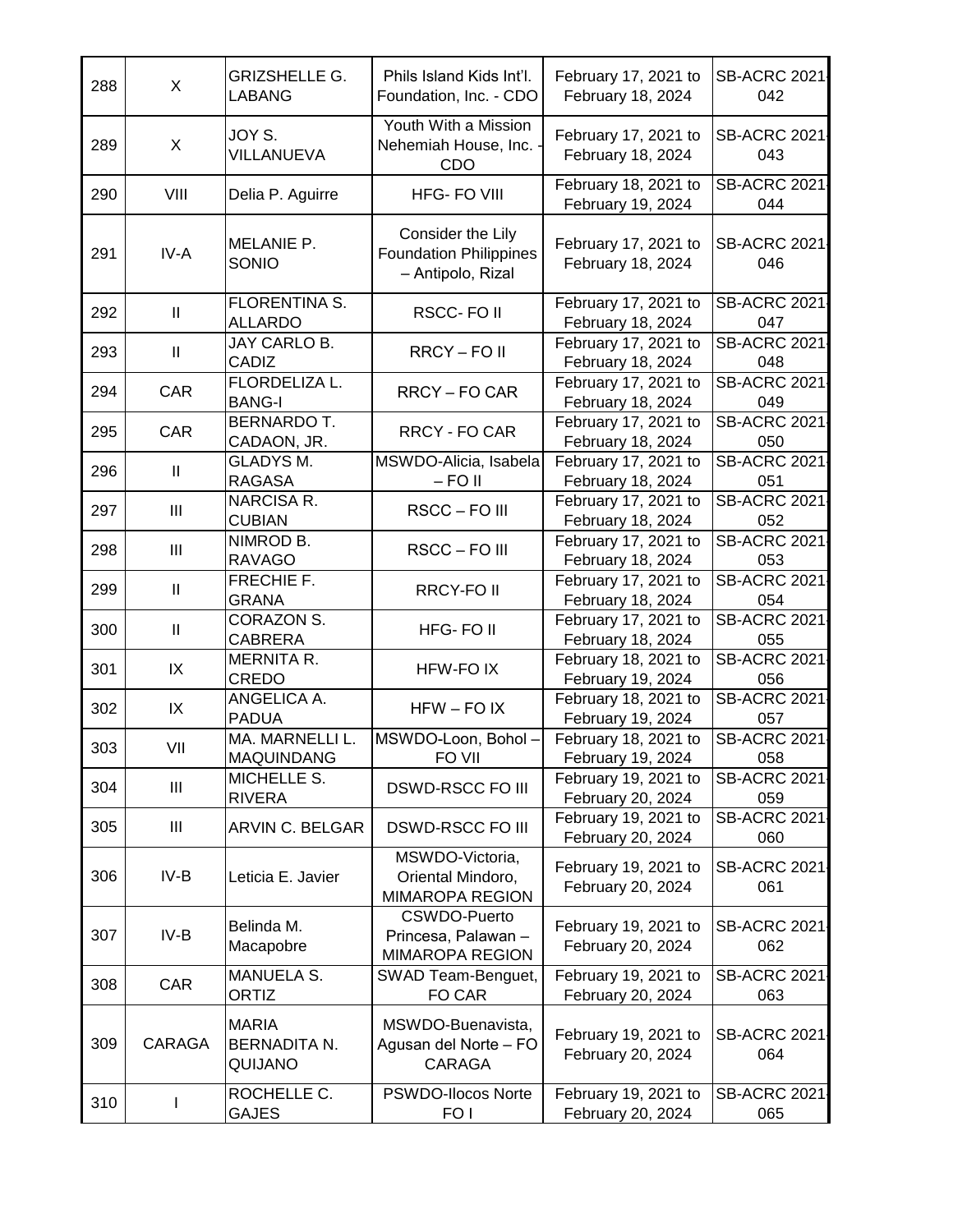| 311 | T              | <b>LANIE F. PERALTA</b>         | PSWDO-Ilocos Norte               | February 19, 2021 to                      | <b>SB-ACRC 2021</b>        |
|-----|----------------|---------------------------------|----------------------------------|-------------------------------------------|----------------------------|
|     |                |                                 | FO IM<br>MSWDO - Basilisa,       | February 20, 2024                         | 066                        |
| 312 | CARAGA         | MIA BUNETTE T.                  | Dinagat Islands - FO             | February 19, 2021 to                      | <b>SB-ACRC 2021</b>        |
|     |                | <b>CATUBIG</b>                  | <b>CARAGA</b>                    | February 20, 2024                         | 067                        |
|     |                |                                 | MSWDO-Brgy. Pipisik,             |                                           |                            |
| 313 | IV-A           | Nancy Y. Pascual                | Gumaca, Quezon-FO                | February 19, 2021 to<br>February 20, 2024 | <b>SB-ACRC 2021</b><br>068 |
|     |                |                                 | IV-A                             |                                           |                            |
| 314 | IV-A           | RACQUEL C.                      | NTSB, Tanay, Rizal-              | February 19, 2021 to                      | <b>SB-ACRC 2021</b>        |
|     |                | <b>BANO</b><br><b>REJANE R.</b> | FO IV-A                          | February 20, 2024                         | 069<br><b>SB-ACRC 2021</b> |
| 315 | IV-A           | <b>OBUSAN</b>                   | NTSB, Tanay, Rizal-FO<br>IV-A    | February 19, 2021 to<br>February 20, 2024 | 070                        |
|     |                |                                 |                                  | February 22, 2021 to                      | <b>SB-ACRC 2021</b>        |
| 316 | VIII           | HILDA B. TAMBIO                 | <b>ARRS-FO VIII</b>              | February 23, 2024                         | 071                        |
|     |                |                                 | SWDO - Bataraza,                 |                                           |                            |
| 317 | $IV-B$         | Nezther Feb L.                  | Palawan- MIMAROPA                | February 22, 2021 to                      | <b>SB-ACRC 2021</b>        |
|     |                | Viray                           | <b>REGION</b>                    | February 23, 2024                         | 072                        |
|     |                | Norhailan S.                    | SWDO-Bataraza,                   | February 22, 2021 to                      | <b>SB-ACRC 2021</b>        |
| 318 | $IV-B$         | <b>Bairulla</b>                 | Palawan - MIMAROPA               | February 23, 2024                         | 073                        |
|     |                |                                 | <b>REGION</b>                    |                                           |                            |
| 319 | VIII           | MYLA L. BANASTA                 | RSCC-FO VIII                     | February 22, 2021 to<br>February 23, 2024 | <b>SB-ACRC 2021</b><br>074 |
|     |                | Lucia Joy C.                    | My Bonita Home for               | February 22, 2021 to                      | <b>SB-ACRC 2021</b>        |
| 320 | VII            | Barbero                         | Girls, Inc. - FO VII             | February 23, 2024                         | 075                        |
|     |                |                                 | <b>DSWD Provincial</b>           |                                           |                            |
|     | $\mathbf{III}$ | Monette Datu                    | Extension Office,                | February 22, 2021 to                      | <b>SB-ACRC 2021</b>        |
| 321 |                | Gantang                         | Hermosa Bataan - FO              | February 23, 2024                         | 076                        |
|     |                |                                 | Ш                                |                                           |                            |
|     |                | EDEN D.                         | MSWDO-Tanay, Rizal               | February 22, 2021 to                      | <b>SB-ACRC 2021</b>        |
| 322 | IV-A           | <b>BANGGAWAN</b>                | - IV-CALABARZON                  | February 23, 2024                         | 077                        |
|     |                |                                 | LGU-Catbalogan, FO               | February 23, 2021 to                      | <b>SB-ACRC 2021</b>        |
| 323 | VIII           | Ana A. Ocenar                   | VIII                             | February 24, 2024                         | 078                        |
|     |                | Judith A. Delos                 | LGU-Catbalogan, FO               | February 23, 2021 to                      | <b>SB-ACRC 2021</b>        |
| 324 | VIII           | Reyes                           | VIII                             | February 24, 2024                         | 079                        |
|     |                |                                 | Women's Crisis                   |                                           |                            |
| 325 | IX             | Madel C. Bello                  | Center, Sta. Barbara,            | February 23, 2021 to<br>February 24, 2024 | <b>SB-ACRC 2021</b><br>080 |
|     |                |                                 | Zamboanga - FO IX                |                                           |                            |
| 326 | V              | KATHERINE C.                    | ARRS - DSWD FO V                 | February 23, 2021 to                      | <b>SB-ACRC 2021</b>        |
|     |                | <b>RODRIGUEZ</b>                |                                  | February 24, 2024                         | 081                        |
| 327 | V              | <b>MARION SARENA</b>            | ARRS - DSWD FO V                 | February 23, 2021 to                      | <b>SB-ACRC 2021</b>        |
|     |                | A. TADURAN                      |                                  | February 24, 2024                         | 082                        |
|     |                |                                 | CSWDO Cagayan De                 | February 23, 2021 to                      | <b>SB-ACRC 2021</b>        |
| 328 | X              | Ergen A. Abregana               | Oro City - FO $X$                | February 24, 2024                         | 083                        |
| 329 | X              | Lea Airah B. Diaz               | CSWDO Cagayan De                 | February 23, 2021 to                      | <b>SB-ACRC 2021</b>        |
|     |                |                                 | Oro City - FO $X$                | February 24, 2024                         | 084                        |
| 330 | X              | Julie B. Obrique                | CSWDO Cagayan De                 | February 23, 2021 to                      | <b>SB-ACRC 2021</b>        |
|     |                |                                 | Oro City – FO $X$                | February 24, 2024                         | 085                        |
| 331 | VIII           | ANNA S. ABAN                    | <b>DSWD HOME FOR</b>             | February 24, 2021 to                      | <b>SB-ACRC 2021</b>        |
|     |                | LYVETTE M.                      | GIRLS - FO VIII<br>MSWDO-Gerona, | February 25, 2024<br>February 24, 2021 to | 086<br><b>SB-ACRC 2021</b> |
| 332 | Ш              | <b>DAVID</b>                    | Tarlac - FO III                  | February 25, 2024                         | 087                        |
|     |                |                                 | MSWDO - Gerona,                  | February 24, 2021 to                      | <b>SB-ACRC 2021</b>        |
| 333 | Ш              | JAYSON S. SUDLA                 | Tarlac, - FO III                 | February 25, 2024                         | 088                        |